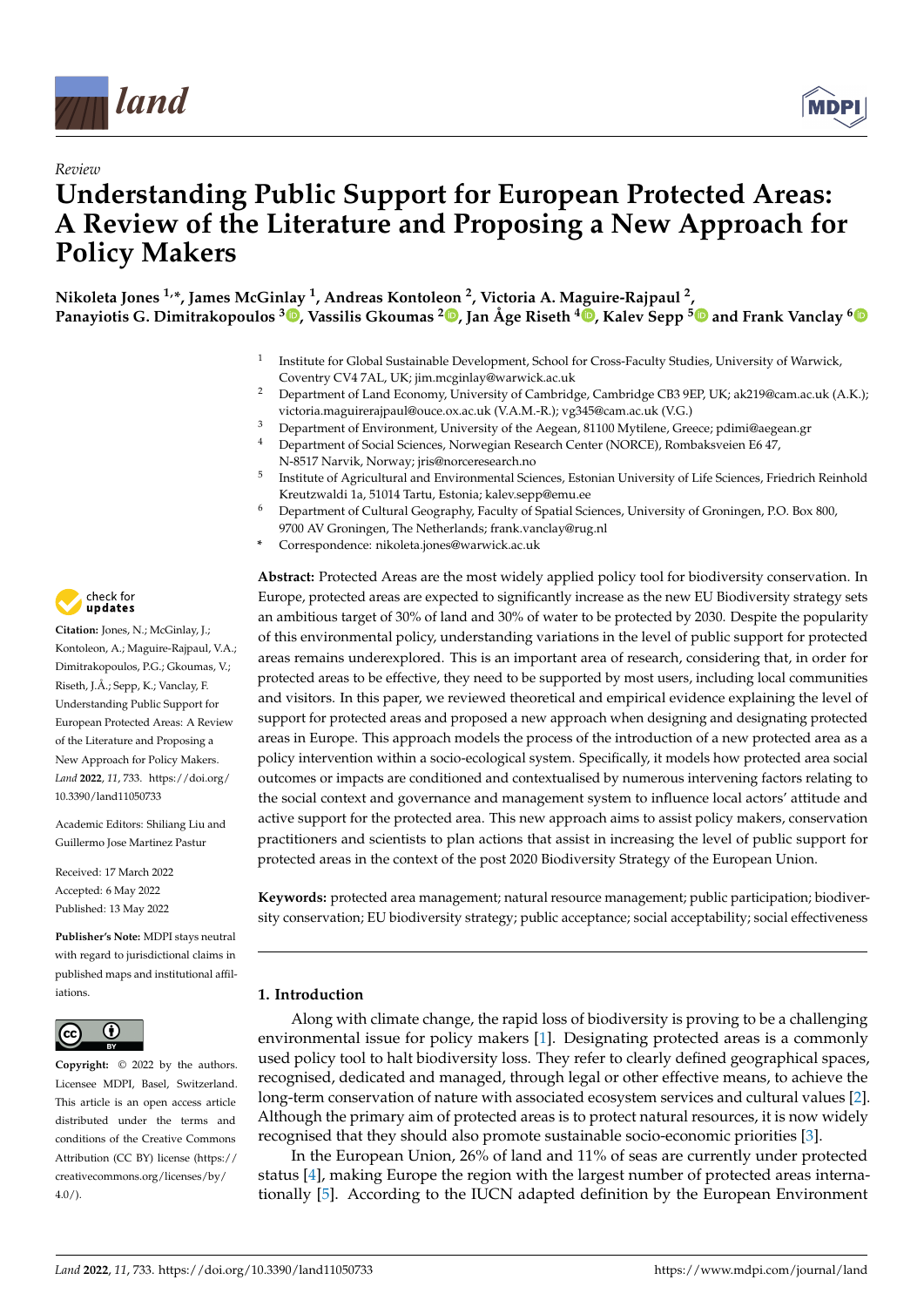Agency [\[6\]](#page-10-5), these areas may include '*any area of sea, lakes, rivers or land that has been identified as important for conservation of nature and managed for this purpose*' and they are divided into seven broad categories. In Europe, these areas are also protected under a number of different designations including the NATURA 2000 network and the Emerald network [\[7\]](#page-10-6). Europe's network of protected landscapes and seascapes is expected to be further expanded following the publication of the new EU biodiversity strategy, which aims to protect 30% of land and 30% of water by 2030 [\[4\]](#page-10-3). This 'path to recovery' seeks to halt biodiversity loss and also to provide benefits to people in Europe [\[4\]](#page-10-3).

An increasing literature from European case studies highlights the important role of stakeholders for the designation of effective protected areas  $[8-16]$  $[8-16]$  as these areas can be a significant source of conflict between local communities, visitors and conservationists [\[17](#page-11-2)[,18\]](#page-11-3). Conflicts often emerge due to impacts on livelihoods, recreation and culture [\[19\]](#page-11-4). For example, in marine protected areas, conflicts often emerge between local fishers and those whose income is dependent on tourism as an increased number of visitors often competes with fishing activities [\[20\]](#page-11-5). In terrestrial protected areas, conflicts between conservationists and farmers may emerge due to biodiversity conservation regulations being imposed, limiting agricultural activities with a significant economic impact for farmers [\[21\]](#page-11-6).

Thus, the governance and management frameworks of protected areasoften impose significant restrictions on those who use these areas of high biodiversity value, limiting or at least regulating activities within their boundaries. Rather than shortfalls in funding [\[22\]](#page-11-7), the failure to have support across the range of different types of stakeholders associated with the area is a key reason why some European protected areas have been unsuccessful and have a low level of public support [\[23\]](#page-11-8).

Public support for a protected area can take several forms including attitude public support (for example, an individual stating that they support the protected area) and active public support (for example, responsible environmental behaviour when using the protected area or volunteering in activities supporting the work of a park authority such as litter picking [\[24\]](#page-11-9)). Low levels of attitude support may be associated with protests against a protected area and with conflicts between different stakeholders [\[25\]](#page-11-10). Low attitude support can translate into a large proportion of the local population not complying with regulations, resulting in the creation of paper parks [\[26\]](#page-11-11) which is a significant concern for some areas of the European region [\[27\]](#page-11-12).

Considering the ambitious targets of the EU Biodiversity strategy, a key question that needs to be urgently addressed is: why are some protected areas supported more than others, leading to differentiated levels of support? A number of factors have been proposed in order to explain public support for protected areas. These have originated from different scientific fields such as policy sciences, behavioural sciences and the ecosystems-based management approach. Despite these contributions, currently no framework exists that aims to place public support of protected areas at its core, taking into consideration both the different systems affecting the management and governance of protected areas and also the different socio-economic conditions that may lead to differentiated levels of support and social effectiveness.

In this paper, we initially explore factors that may influence the level of support for protected areas by local actors as these have been identified by different frameworks and theories drawing also from case studies in Europe. We then bring together this evidence and propose a new way of exploring support for protected areas, taking into consideration the interactions between the governance and management system, the impacts of the protected area for local actors and local socio-economic characteristics. By addressing this gap and proposing a new assessment process for policy makers and practitioners, we facilitate the process of findings ways to increase public support for protected areas and promote social equity within these socio-ecological systems.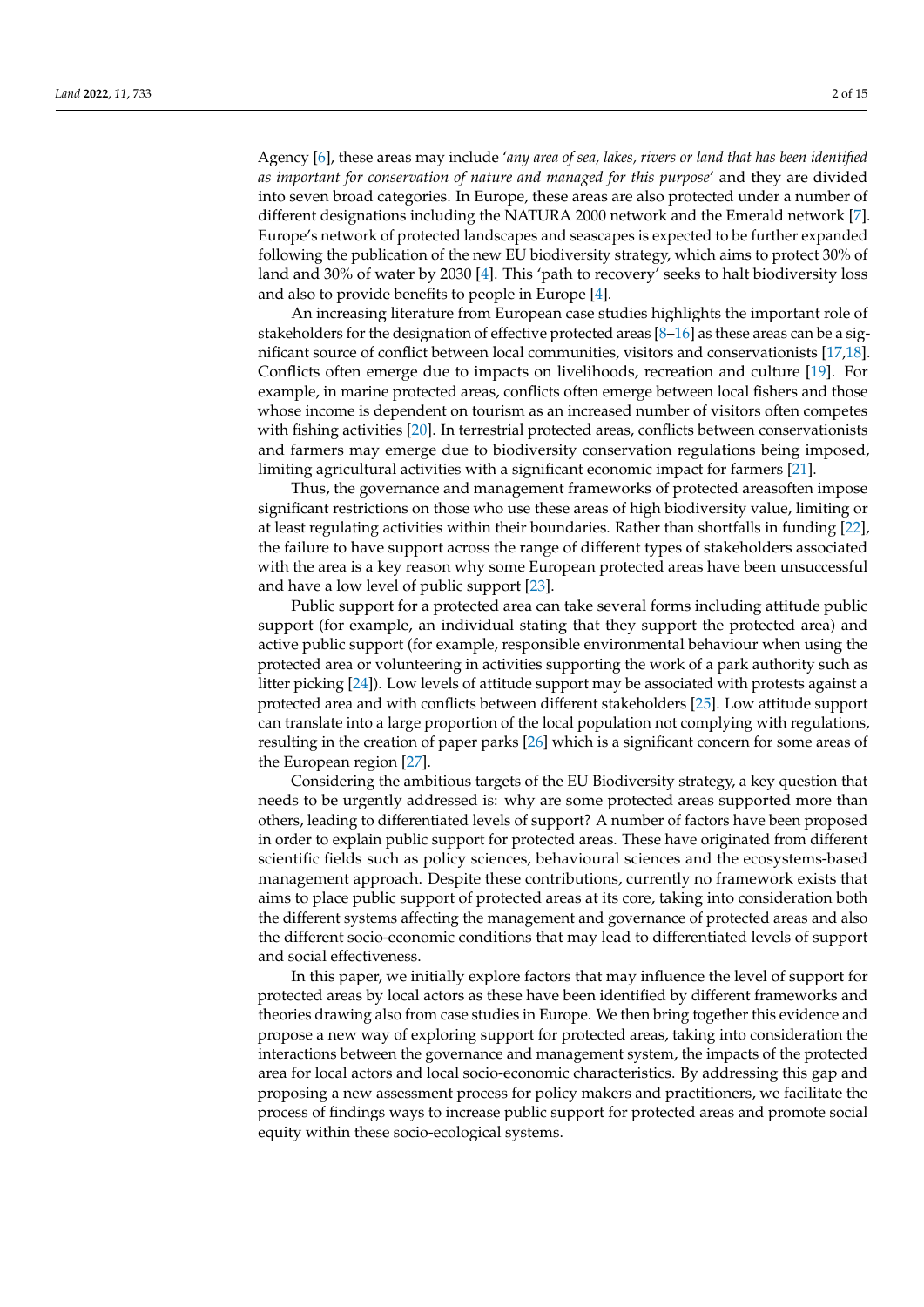#### <span id="page-2-0"></span>**2. Factors Influencing Support of Protected Areas: A Review of the Literature**

Nowadays, it is widely recognised that protected areas and in general, the management of natural resources needs to be seen as part of a broader context of interactive systems. According to the socio-ecological systems literature, there are four key subsystems that are important in understanding the processes and outcomes of a socio-ecological system: the resource system; the governance system; resource units; and actors [\[28\]](#page-11-13). These subsystems interact with each other, and several parameters have been identified that can be used as explanatory factors to define the characteristics of each subsystem [\[29\]](#page-11-14). The socio-ecological systems framework and other similar frameworks such as the ecosystem-based management approach [\[30](#page-11-15)[,31\]](#page-11-16) allows us to move away from an 'island' approach in managing protected areas [\[32\]](#page-11-17) to a more holistic approach [\[33\]](#page-11-18).

Actors are a key part of this holistic approach, having a significant role in the policy process. McGinnis and Ostrom [\[34\]](#page-11-19) provided a useful definition of actors in the context of protected areas as '*individuals who use the park in diverse ways for sustenance, recreation, or commercial purposes*'. According to this definition, local residents who use the area for sustenance, recreation or commercial purposes are key users affected by the designation. When reviewing existing studies, focusing on what determines public support by local communities for environmental policies, we identified six broad categories of explanatory factors: social capital, values, norms and behavioural control, place attachment, social impacts and socio-economic attributes.

#### *2.1. Social Capital*

Social capital is a broad term which often reflects the level and type of networks within a community and the level of trust that has been developed within these networks [\[35\]](#page-11-20). Trust is expected to influence both attitude and active support in protected areas [\[36\]](#page-12-0). It is linked with issues of transparency in protected areas management [\[37](#page-12-1)[,38\]](#page-12-2), which is especially important when a different governance and management system is proposed [\[39\]](#page-12-3), while the type of networks and the frequency of opportunities to engage in decision making and management also influence the level of support for protected areas [\[38\]](#page-12-2). Berkes [\[40\]](#page-12-4) highlighted that sharing information through these networks assists in developing a unified vision, which can then translate into action. In the context of protected areas, it has been shown that higher participation in networks promoting environmental values is linked to more positive perceptions of proposed protected areas management scenarios [\[41\]](#page-12-5). Dense social networks assist in the dissemination of information regarding the provision of services arising from biodiversity conservation initiatives [\[39\]](#page-12-3).

Limited studies have explored the role of social capital on public support for protected areas in Europe [\[41\]](#page-12-5) but there is some evidence regarding the role of trust and networks in this context. Studies in Switzerland, Poland and Norway [\[42,](#page-12-6)[43\]](#page-12-7) have all found that the level of trust towards management authorities significantly influences how strongly people support protected areas. Regarding networks, Di Franco et al. [\[44\]](#page-12-8) found that denser networks with higher levels of participation in Mediterranean protected areas led also to higher levels of support for these areas. Similarly, Grodzinska-Jurczak and Cent [\[17\]](#page-11-2) (Poland), Dimitrakopoulos et al. [\[45\]](#page-12-9) (Greece), Gall & Rodwell [\[38\]](#page-12-2) (UK) and Stringer and Paavola [\[46\]](#page-12-10) (Romania) all highlight that opportunities to participate in decision making and the flow of information on new policies introduced can significantly influence attitudes towards protected areas. Thus, the development of dense networks that allow more opportunities to participate in decision making along with higher levels of trust within these networks is expected to result in a higher level of support for European protected areas. The importance of networks is also closely linked with the level and extent of knowledge disseminated by these networks. Knowledge can be produced through earlier and recent experiences. Cinner et al. [\[47\]](#page-12-11) highlighted that, in conditions where knowledge regarding the impact of humans on ecosystems is high, implementation of effective co-management was facilitated. This knowledge may be specific to the protected area, such as the ongoing supply of ecosystem services to people, which can vary between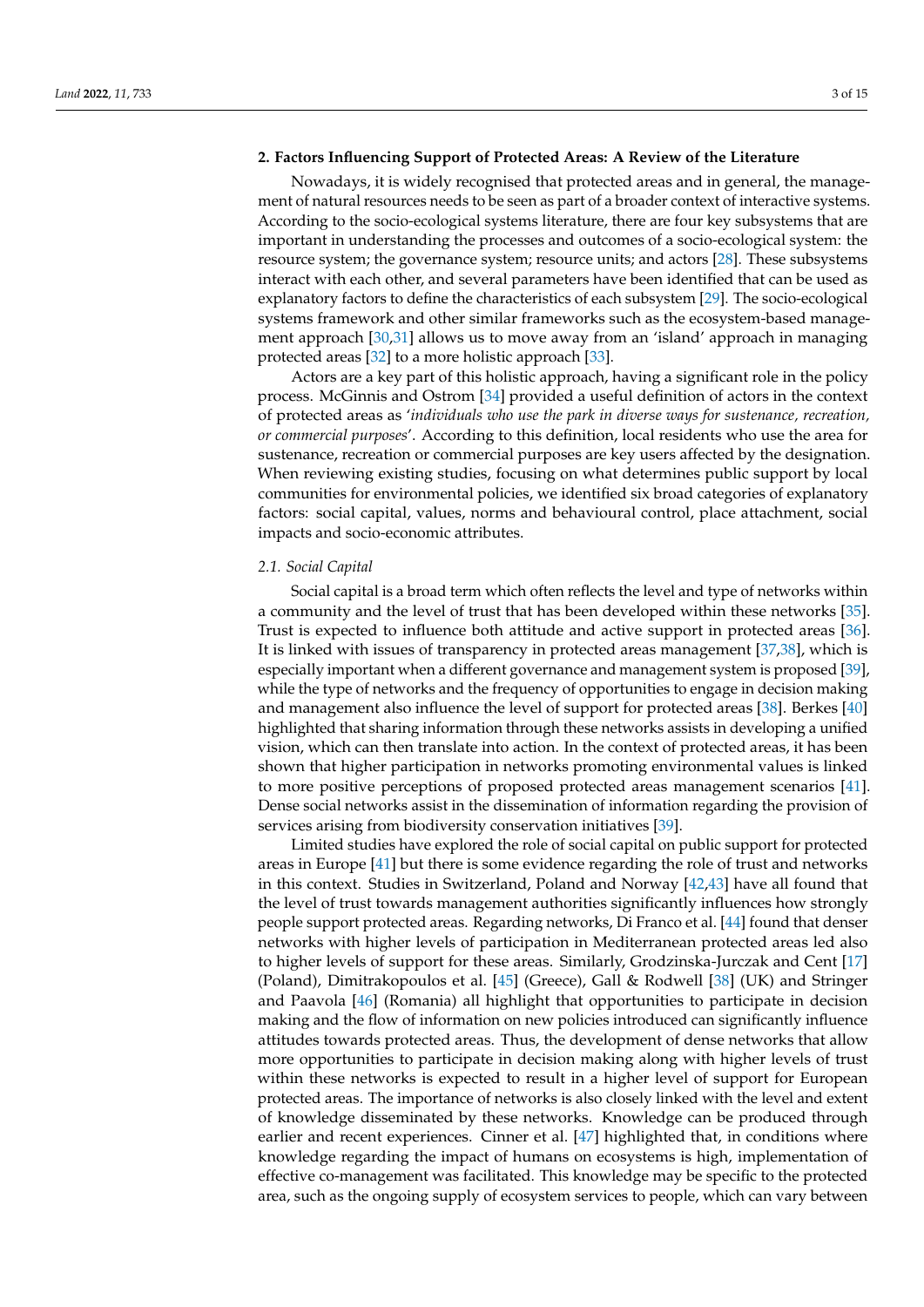communities and depend on the ecosystem, the socio-economic system being impacted and on the governance framework introduced by the protected area [\[48\]](#page-12-12).

#### *2.2. Values*

Local and personal values are also a significant factor that can help understand the relationship of locals with the natural environment. Ecosystem-based management approach has at its core the need to have a deep understanding of the local values and how the relationship of locals with the protected landscape and seascape has changed through time [\[31\]](#page-11-16). Values are also a core element in the value-belief-norm theory [\[24\]](#page-11-9) in order to understand pro-environmental behaviour and attitudes. The theory has been used to explain the level of support for environmental policies including biodiversity conservation [\[49\]](#page-12-13). VBN considers norms as a key element, but also introduces values as a significant factor in understanding the process leading to responsible (or irresponsible) environmental behaviour. Value-belief-norm theory proposes that values influence an individual's environmental worldviews, which are divided into three main categories: (a) biospheric, defined as a set of associated values for the environment and the biosphere (e.g., protecting the environment); (b) altruistic, defined as a set of values for the welfare of others (e.g., equality, being helpful); and (c) egoistic, defined as values aiming to maximize personal benefit in various ways (e.g., social status, wealth) [\[50\]](#page-12-14). Biospheric and altruistic values are expected to positively influence environmental worldviews, while egoistic values have a negative influence [\[51\]](#page-12-15). Limited evidence exists regarding the role of local and personal values on public support for protected areas. However, Fornara et al. [\[52\]](#page-12-16) have recently published results from seven European countries showing that pro-environmental values also influence environmental behaviour in the region. This shows that values need to be further incorporated in decision-making processes in European countries and additional research is needed in this direction.

#### *2.3. Place Attachment*

Values and attitudes towards a specific location have also been considered as a key concept in understanding responsible environmental behaviour through the role of place attachment [\[53,](#page-12-17)[54\]](#page-12-18). Most researchers have operationalised place attachment using place identity and place dependence as the two key dimensions. According to Brown et al. [\[55\]](#page-12-19), place identity refers to 'the mixture of feelings about specific physical settings and symbolic connections to place that define who we are', while place dependence refers to 'the functional or goal-directed connections', such as the use of natural resources. Dimensions of place attachment, such as emotional bonds and place-related symbolic meanings, influence protected area actors' reactions [\[54,](#page-12-18)[56\]](#page-12-20) and perceptions regarding the impacts of a protected area [\[57\]](#page-12-21). Several studies have been published exploring the role of place attachment on perceptions regarding protected areas. Buta et al. [\[58\]](#page-12-22), for example, found that place attachment in Romania predicted to some extent pro-environmental attitudes and behaviour. Similarly, Huber & Arnberger [\[59\]](#page-12-23) found that place attachment influenced the level of acceptance of the Lungau(-Nockberge) nature reserve in Austria. It is also interesting to note that according to Petrova et al. [\[60\]](#page-12-24), place attachment remained strong despite the introduction of environmental regulations in protected areas limiting people's activities in North Macedonia and the Czech Republic.

#### *2.4. Norms and Behavioural Control*

Retaining an element of cost-benefit analysis whilst highlighting the role of social norms, one of the other most influential theories in explaining support for environmental policies is the theory of planned behaviour [\[61\]](#page-12-25). An improvement of the theory of reasoned action [\[62\]](#page-12-26), the theory of planned behaviour argues that an individual's expected outcome from a specific action influences their decision about how to act. The theory of planned behaviour also places particular emphasis on the importance of people's beliefs and attitudes about a certain behaviour, overcoming the conceptualisation of behaviour decisions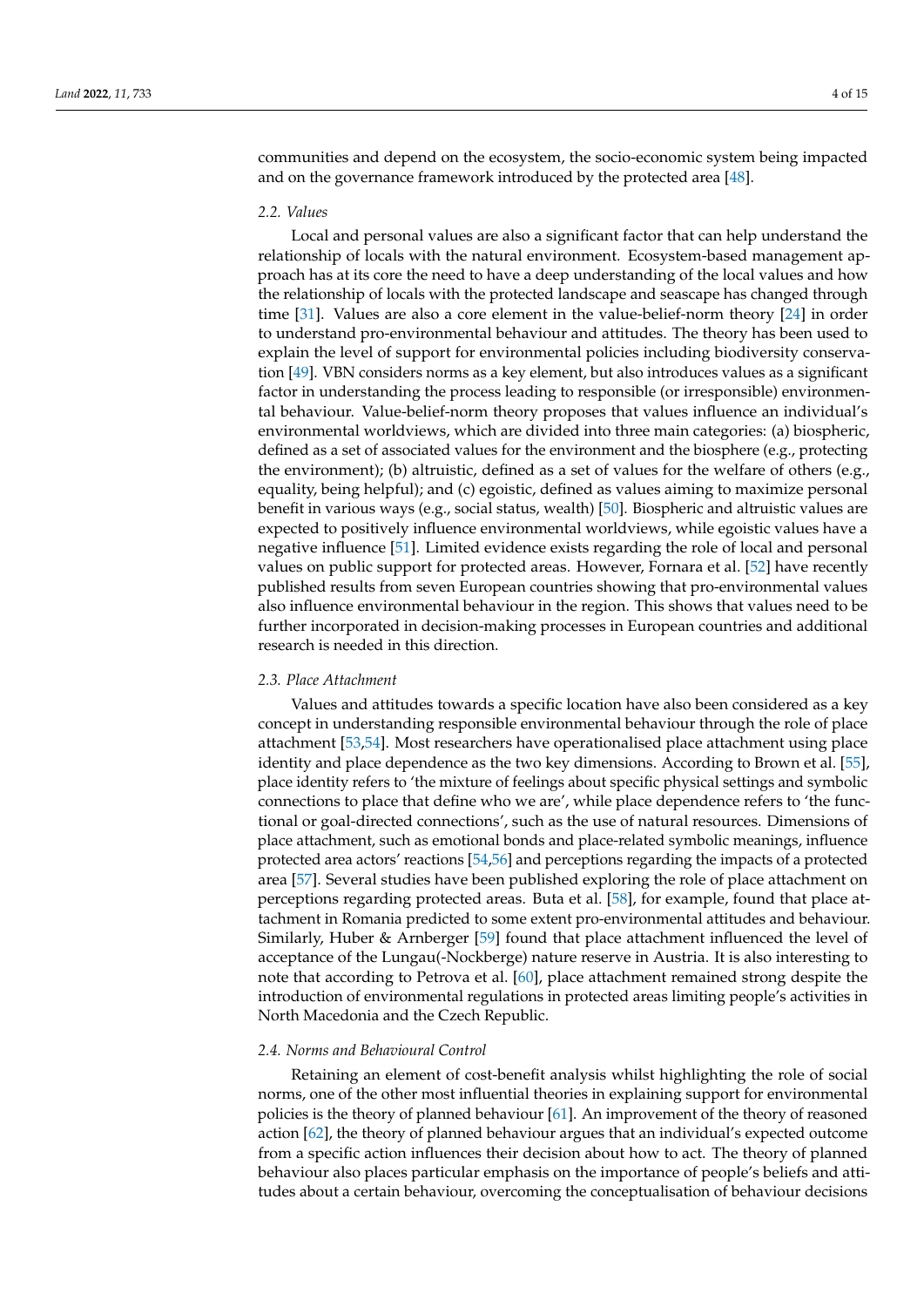as purely rational and based on clearly known 'facts' about a situation. In the theory of planned behaviour, Ajzen [\[63\]](#page-13-0) asserted that the most important predictors of behaviour are intentions, which are influenced by attitudes, subjective norms, and perceived behavioural control, referring to how easy or difficult it is for an individual to perform a specific behaviour. Studies using the theory of planned behaviour have mainly focused on explaining visitor perceptions (e.g.,  $[64]$ ) rather than engaging with the concerns of other stakeholders, such as local communities. In one of the few studies applying the framework to the local communities living around protected areas, Anton & Lawrence [\[65\]](#page-13-2) confirmed the key assumptions of the theory of planned behaviour theory in relation to protests against the designation of some protected areas. Users who had positive attitudes about the potential impact of protesting, who thought that most people around them were protesting, and who had greater perceived behavioural control, were more likely to protest [\[65\]](#page-13-2). Despite the scarce application of the theory of planned behaviour in the protected areas literature, it remains a useful framework that can explain the level of support for proposed protected areas.

#### *2.5. Social Impacts*

In recent years, there have been growing calls for detailed social impact assessments to be conducted within protected areas [\[66](#page-13-3)[,67\]](#page-13-4), as perceived impacts influence the level of acceptance of Protected areas [\[68\]](#page-13-5). Social impacts are defined here as *the intended and unintended social consequences, both positive and negative, which occur because of the designation of a PA and any social change processes invoked by a PA* [\[23\]](#page-11-8). These impacts may include the perceived costs and benefits associated with the designation of the protected area on a variety of issues, such as quality of life, personal income, mental health and recreational activities [\[23,](#page-11-8)[66\]](#page-13-3). They may also include issues such as impacts on the landscape or seascape [\[69](#page-13-6)[,70\]](#page-13-7), and general impacts on the natural environment [\[71\]](#page-13-8). This is an emerging field of research in Europe. Although currently no widely accepted tool for social impact assessment exists in Europe, there are several studies that highlight the important role of protected areas for local communities especially considering impacts on recreation, agriculture and environmental education [\[10–](#page-11-21)[12\]](#page-11-22). Furthermore, Bennett et al. [\[68\]](#page-13-5) recently found that impacts perceived by fishers were an explanatory parameter for the level of support of marine protected areas in the Mediterranean Sea. Similarly, Buta et al. [\[58\]](#page-12-22) found that when people considered that there are social benefits linked with a protected areas, more positive attitudes and perceptions were recorded.

#### *2.6. Socio-Economic Attributes*

Finally, demographics are important in order to understand the differential levels of support for protected areas [\[72\]](#page-13-9). In their review of forest protected areas, Coad et al. [\[73\]](#page-13-10) noted how local livelihood impacts varied between men and women, between different ethnic groups, and how an individual's socio-demographic profile influenced their use of resources, tenure rights, and power. The location of an individual (in relation to the protected area) is also expected to influence their perceptions about the designated area [\[74–](#page-13-11)[76\]](#page-13-12). The perceived benefits and expected impacts are influenced by how often and in what ways people use natural resources from the protected area [\[77\]](#page-13-13). Furthermore, risk perceptions can also be influenced by people's proximity to a protected area [\[78\]](#page-13-14). An individual's occupation also exerts a particularly significant role [\[79,](#page-13-15)[80\]](#page-13-16) as it typically determines the level of dependence on natural resources, which is another second-tier parameter in the socio-ecological systems framework [\[29\]](#page-11-14). People involved in agricultural and fishing activities are often the ones whose livelihoods are more affected by changed governance arrangements, usually leading to negative perceptions and opposition towards the protected area [\[81\]](#page-13-17).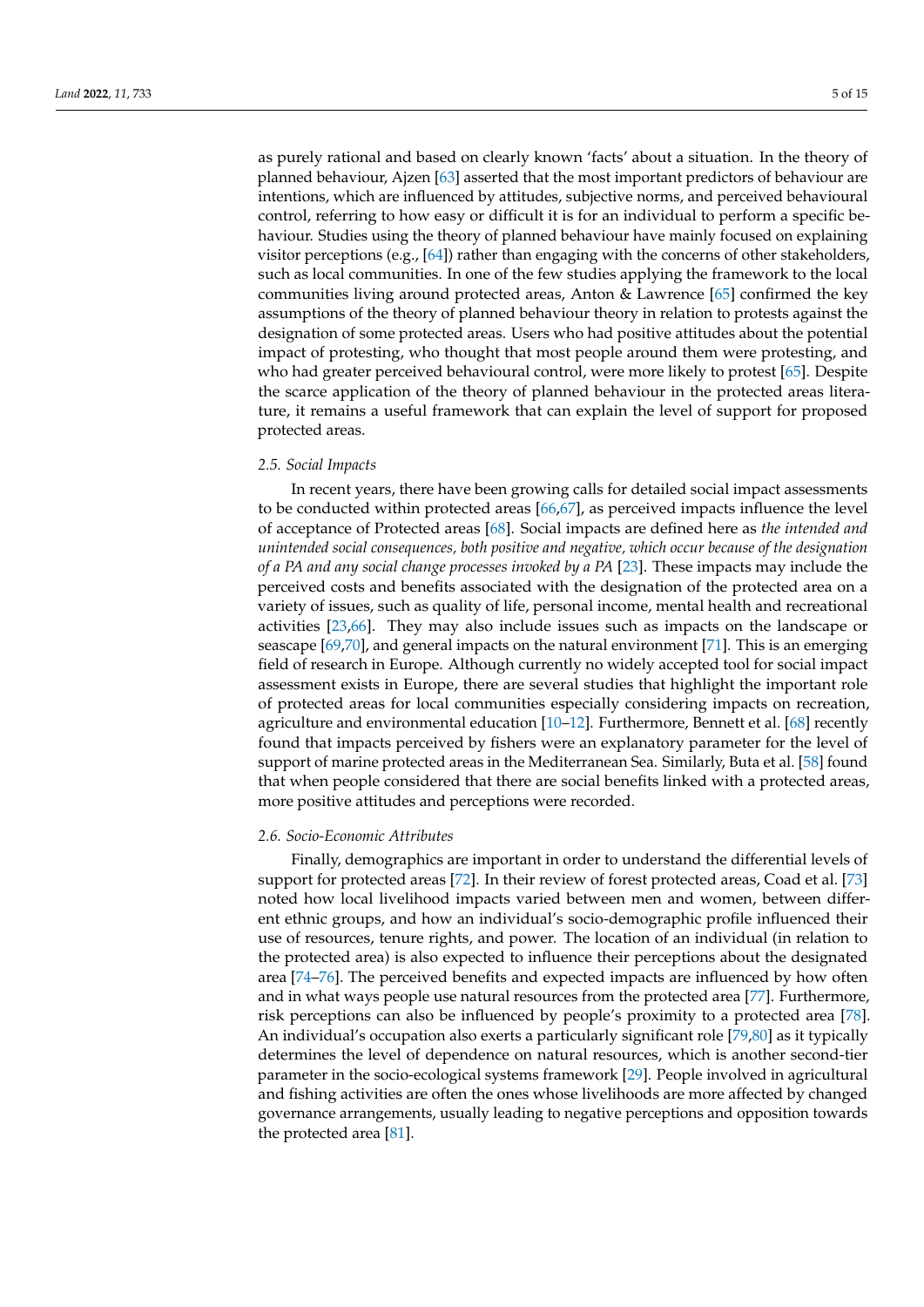#### **3. Proposing a New Way of Exploring Public Support for European Protected Areas**

From the analysis above, it is evident that there are a variety of factors that have been identified as important when researchers and policy makers try to understand the public's views about protected areas. Furthermore, different theoretical approaches have also different starting points, with behavioural sciences focusing more on the individual while the socio-ecological systems framework takes a more holistic approach, incorporating elements from the governance and the ecological system as well. However, existing frameworks do not provide a link between the different factors that have been identified in the literature so far and also do not provide a framework for practitioners to support them in understanding public acceptance of protected areas.

Drawing evidence from the different scientific fields mentioned above, in this part of the paper, we propose a new way of exploring and understanding public support for protected areas in Europe, referring both to attitude and active support, which can be useful especially when designating new protected areas or expanding existing ones. This approach models the process of the introduction of a new protected area as a policy intervention within a socio-ecological system. Specifically, it models how protected area social outcomes or impacts and public perceptions thereof are conditioned and contextualised by numerous intervening factors relating to the social context and governance system to influence local actors' attitude and active support for the protected area.

In brief, our starting point is the introduction of a protected area as a new governance and management system which brings new regulations, restrictions and opportunities for engagement for local communities. We then proceed by considering how this governance and management system affects local communities by leading to different social impacts (outcomes). However, we proposed that perceptions of these outcomes and the protected area in general are influenced by the social profile of the community where the protected area is or will be established. It is this interaction between the governance and management system, the social outcomes and impacts and the social profile of the community, that determine to a significant extent attitudes, behaviour and engagement of locals (Figure [1\)](#page-5-0). We describe in detail how these interactions may work in the next subsections and propose a practical stage-by-stage approach to explore these issues for practitioners when planning protected areas in Section [4](#page-7-0) of the paper.

<span id="page-5-0"></span>

**Figure 1.** Exploring public support for protected areas. **Figure 1.** Exploring public support for protected areas.

## *3.1. The Governance and Management System 3.1. The Governance and Management System*

A key starting point when designating a new protected area is the decision on what type of governance framework will be introduced [\[58\]](#page-12-22) along with the key objectives of $\mathbf{1}$  be introduced introduced  $\mathbf{5}$  and  $\mathbf{5}$  along with the key objectives of the key objectives of the key objectives of the key objectives of the key objectives of the key objectives of the key objectives of A key starting point when designating a new protected area is the decision on what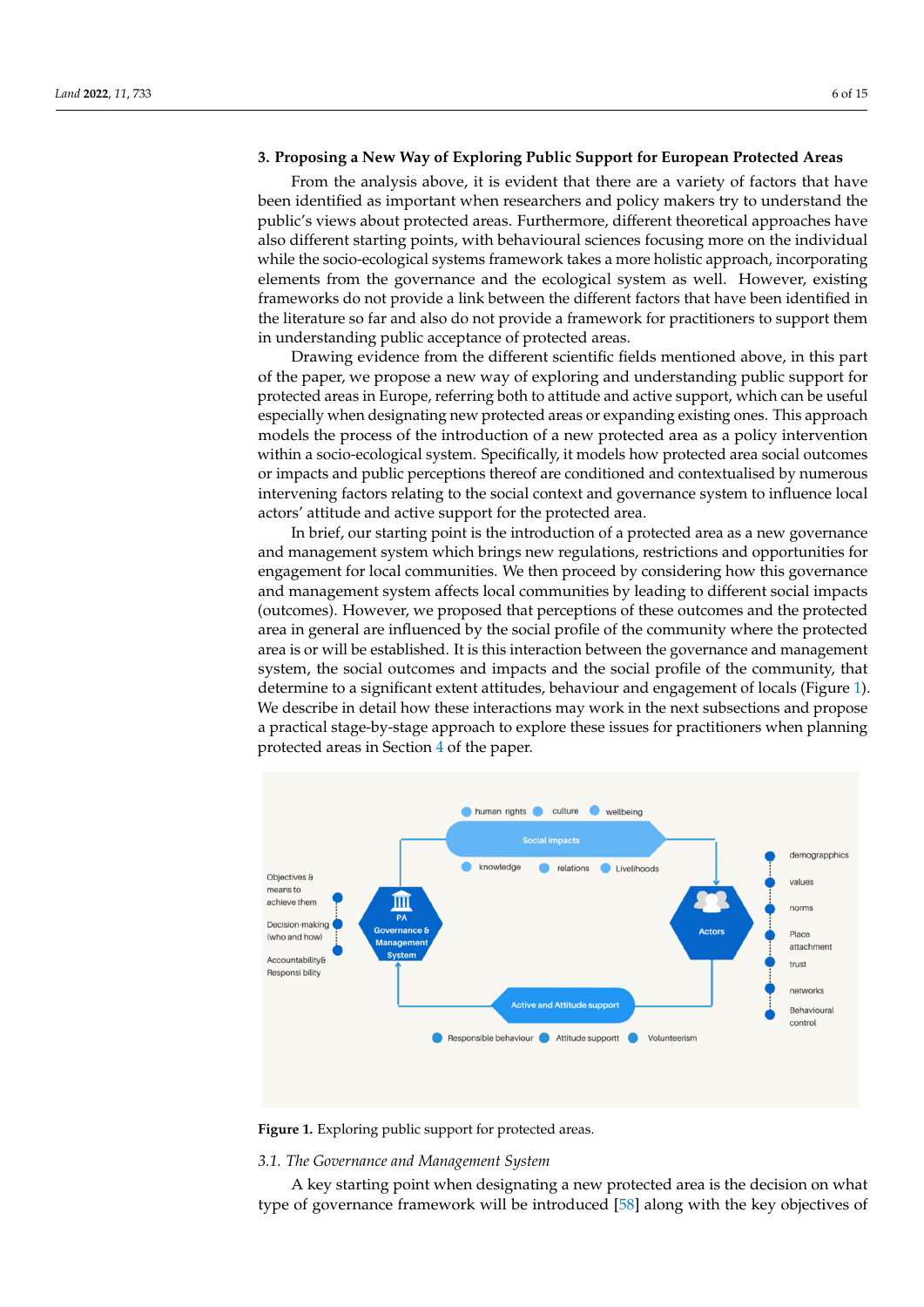the management system. Management refers mainly to the key objectives of the protected area and the means to achieve these objectives whereas governance focuses more on who participates in decision-making processes and how [\[82\]](#page-13-18). IUCN [\[82\]](#page-13-18) identified four governance types for protected areas:

- Type A: governance by government (at various levels);
- Type B: shared governance by diverse rights holders and stakeholders together;
- Type C: governance by private entities (often land owners); and
- Type D: governance by Indigenous peoples and/or local communities (at times referred to as ICCAs or territories of life).

In Europe, there is a large number of protected areas which fall under a number of designations such as the NATURA 2000 network (European level), national parks (national level) and regional parks (regional level). Although the European Union has an important role in providing directions for biodiversity conservation, through for example the Biodiversity Strategy  $[4]$ , it is the national and regional governments that have the main responsibility for designating protected areas and managing them.

In the majority of cases, protected areas in Europe fall under the Type A governance system (governance by government) with an increasing number of protected areas falling in the second category of shared governance [\[83,](#page-13-19)[84\]](#page-13-20). However, the effectiveness of protected areas varies significantly between regions which is strongly linked to political and historical factors. For example, the transition to market governance frameworks in Eastern and Central Europe has been considered unsuccessful in many cases where intense tourist activities and logging were developed [\[85\]](#page-13-21). Due to historical reasons, there has also been varied levels of success in engaging the public during protected area designations [\[10\]](#page-11-21). The EU has been criticised for not considering issues of social justice in key legislative frameworks such as the Habitats directive, leading to inefficient governance systems [\[86\]](#page-13-22).

Effective governance and management of protected areas rely both on attitude and active support by local actors including voluntary activities leading to self-organisation initiatives [\[87\]](#page-13-23) but also to a high level of compliance with new protected area regulations. Thus, a key first step for policy makers when they explore the level of support for a protected area and its influencing factors is to map the characteristics of the governance and management framework focusing on: (a) key objectives; (b) means of achieving these objectives; (c) who is involved in decision making and how; and (d) who is accountable and responsible from the actors involved [\[83\]](#page-13-19) (Figure [1\)](#page-5-0).

#### <span id="page-6-0"></span>*3.2. Outcomes of the Governance and Management System*

A second important step for practitioners is to understand the outcomes of the new governance system for local communities and how these are distributed between and within local communities [\[39\]](#page-12-3). This is a key step as social impacts are a significant parameter in explaining the level of support for several protected areas [\[68\]](#page-13-5). Ostrom [\[20\]](#page-11-5) underlined the complexity of the occurrence of costs and benefits within the socio-ecological systems literature and protected areas' impacts have been the focus of a growing literature in conservation social science (e.g., [\[88](#page-13-24)[–92\]](#page-14-0)). Jones et al. [\[23\]](#page-11-8) reviewed 47 European studies and identified 6 categories of social impacts resulting from the designation of protected areas, revealing the broad outcomes of protected areas for local communities. Key categories identified were: wellbeing [\[93](#page-14-1)[,94\]](#page-14-2); human rights and access to natural resources [\[95,](#page-14-3)[96\]](#page-14-4); knowledge and education [\[97](#page-14-5)[,98\]](#page-14-6); livelihoods [\[92](#page-14-0)[,99](#page-14-7)[,100\]](#page-14-8); local culture and values [\[88,](#page-13-24)[101\]](#page-14-9) and social relations [\[99,](#page-14-7)[100\]](#page-14-8). Considering how these impacts are distributed between stakeholders is also important [\[101,](#page-14-9)[102\]](#page-14-10).

#### *3.3. Factors Interacting with the Governance and Management System and Its Outcomes*

In order to fully understand an individual's decision to support or not support a protected area, it is also important to consider the social context within which they make their decision and how their perceptions and attitudes are created within this context. This can be considered as the social profile of the community where the protected area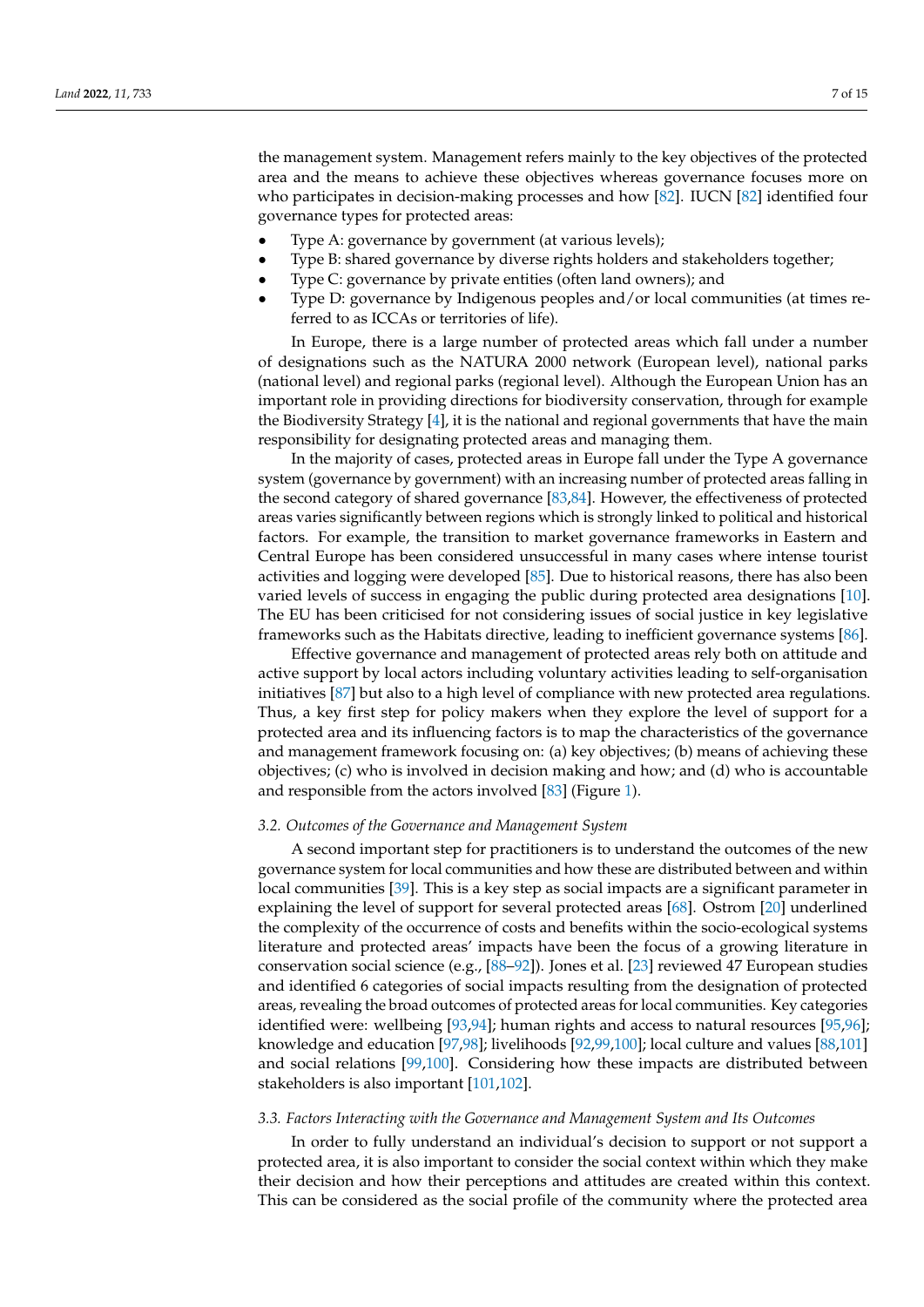There is a large literature that identifies a number of factors that may influence the level of support of a protected area. Perceptions of the social impacts differ between stakeholders mainly due to varying personal, local and contextual factors that existed before the establishment of the protected area [\[103\]](#page-14-11). It is these locally based parameters that may significantly differentiate the outcomes of a protected area and the level of support towards it. We present in Table [1](#page-7-1) the key factors that interact with the impacts of the governance system and influence the level of support for a protected area based on the categories we identified in Section [2](#page-2-0) including also demographic characteristics, such as sex and income. Table [1](#page-7-1) presents a list of these parameters along with examples of how they can be operationalised for scientists and practitioners.

<span id="page-7-1"></span>**Table 1.** Pre-existing factors influencing support for a protected area.

| <b>Factors Influencing</b><br><b>Support and Behaviour</b><br>towards Protected Areas<br>within Each Actor Group | <b>Example of Indicators</b>                                                                                                                                                                                                                                                                                               |
|------------------------------------------------------------------------------------------------------------------|----------------------------------------------------------------------------------------------------------------------------------------------------------------------------------------------------------------------------------------------------------------------------------------------------------------------------|
| Social norms                                                                                                     | Feeling of obligation to follow norms [50]<br>Expectation that other people comply with regulations of the protected area                                                                                                                                                                                                  |
| Behavioural control                                                                                              | How easy it is to use responsibly the protected area (It is easy for me to use the protected area<br>responsibly) [96]                                                                                                                                                                                                     |
| Values                                                                                                           | Importance of values (e.g., It is important to be helpful to others) [104,105]                                                                                                                                                                                                                                             |
| Place attachment                                                                                                 | Level of attachment to the area (e.g., This area is very special to me) [106]                                                                                                                                                                                                                                              |
| Social trust                                                                                                     | Level of trust towards other people in general [107]<br>Level of trust towards specific groups (family, friends, residents in the same community) [99]                                                                                                                                                                     |
| Trust in institutions                                                                                            | Level of trust in management boards of protected areas/central government/local government [99]                                                                                                                                                                                                                            |
| Social networks                                                                                                  | Level and frequency of participation in formal organisations (e.g., NGOs) [108]<br>Level and frequency of participation in informal networks (e.g., meeting with friends/relatives) [108]<br>Level and frequency of participating in decision-making processes for the protected area/in<br>other community matters [108]  |
| Socio-economic attributes                                                                                        | Frequency of visiting the protected area<br>Purpose of visit<br>Type of use (e.g., collecting herbs, commercial fishing, logging)<br>Perceptions of the provision of services from the ecosystem in the past and after the protected<br>area designation<br>Age, sex, education, geographical location, occupation, income |

### <span id="page-7-0"></span>**4. Discussion: Importance and Application of the Proposed Approach for European Protected Areas**

Europe has an extensive network of protected landscapes and seascapes [\[4\]](#page-10-3). However, the previous EU biodiversity strategy failed to meet the initially set targets [\[109\]](#page-14-17) with significant improvements needed to increase the strategy's effectiveness [\[110\]](#page-14-18). The EU is currently preparing for the next decade after publishing an ambitious Biodiversity Strategy for 2030 [\[4\]](#page-10-3). According to this strategy, EU countries are expected to significantly increase the area of land and sea that is under protected status.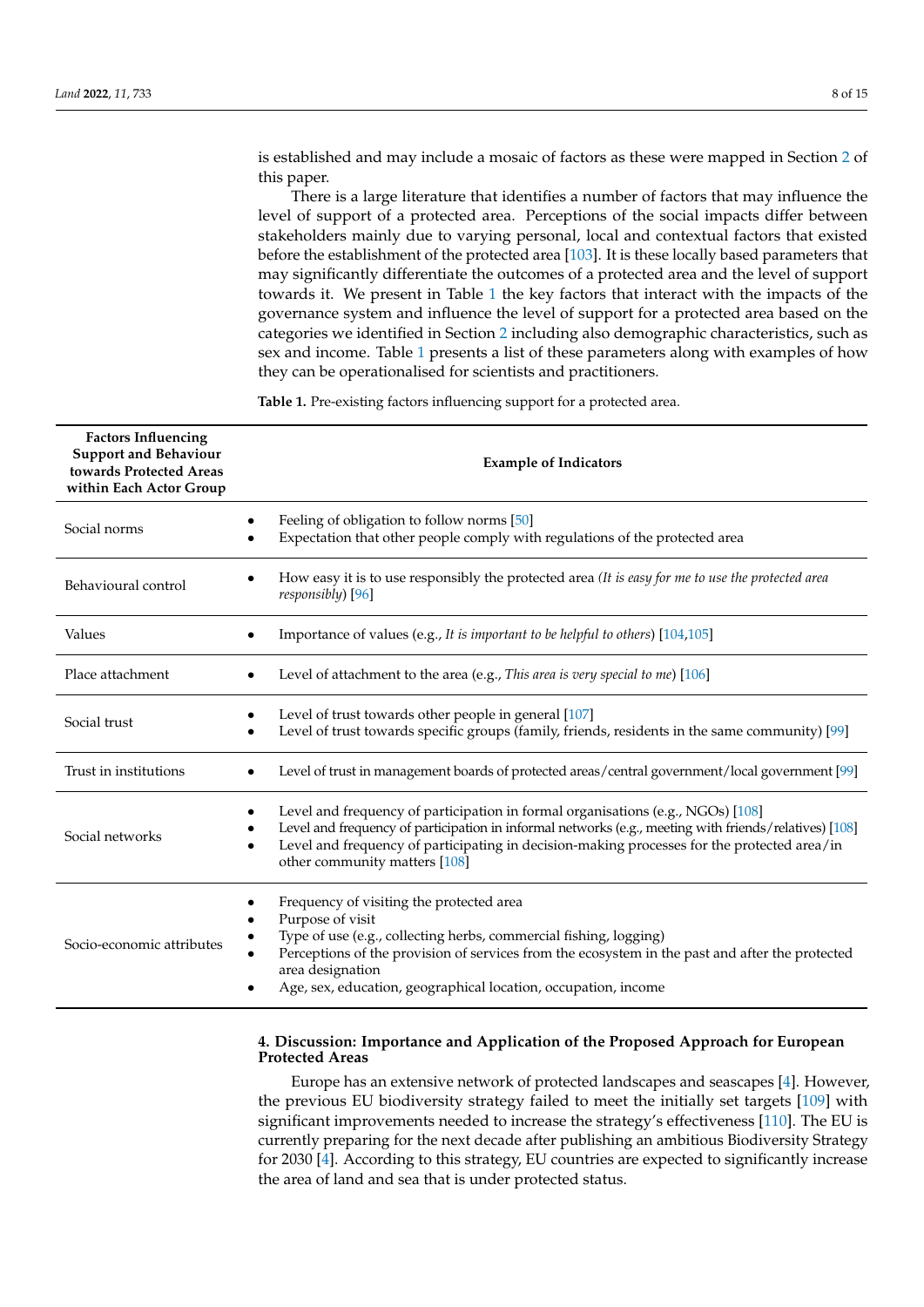The need for high levels of attitude and active support by citizens has been recognised by the EU as being essential for the success of the new strategy [\[4\]](#page-10-3). However, no official framework exists to assist in the assessment of public support for protected areas. Limited existing studies focus mainly on the views of specific stakeholders [\[44](#page-12-8)[,68](#page-13-5)[,111\]](#page-14-19), missing a more holistic approach of the whole socio-ecological system.

The approach proposed in this paper provides a new way of understanding support for protected areas. The framework is founded on two key principles. In order to build effective protected areas, it is important to understand the level of public support across different user groups but also understand how different factors have formulated local perceptions about the protected area. This can be achieved by exploring attitudes towards protected areas at a local level, but most importantly by understanding the unique socio-ecological system in which local attitudes are bounded.

Acknowledging these principles is important considering that the formulation of EU directives is the main approach to developing local and national conservation policies in Europe. Indicative examples include the Birds and Habitat directives that form the basis of the NATURA 2000 network. Although these high-level directives have had a significant impact in improving environmental quality across the EU and beyond (for example, in the wider European Economic Area and countries aiming to join the EU in the future), there are still significant issues that need to be addressed (e.g., [\[9](#page-11-23)[–16,](#page-11-1)[112–](#page-14-20)[114\]](#page-14-21)).

We proposed a new planning and assessment framework when designating protected areas in Europe that considers the different factors that have been identified in the literature and is divided in four main stages (Figure [2](#page-8-0) and Box [1\)](#page-9-0): (a) mapping the main characteristics of the governance and management system of the protected area; (b) conducting a social impact assessment; (c) capturing the social profile of the local community and (d) understanding how the interaction between social impacts, the local social profile and the governance and management system influence the level of support for the protected area.

<span id="page-8-0"></span>

## **EXPLORING SUPPORT FOR PAS**

**STAGE ONE** Mapping the governance and management system

**STAGE TWO** Conduct social impact assessment

#### **STAGE THREE** Map the social profile of the community

**STAGE FOUR** Understand attitudes and perceptions for the PA and re-consider governance and management system characteristics

**Figure 2.** A stage-by-stage approach to explore public support for protected areas. **Figure 2.** A stage-by-stage approach to explore public support for protected areas.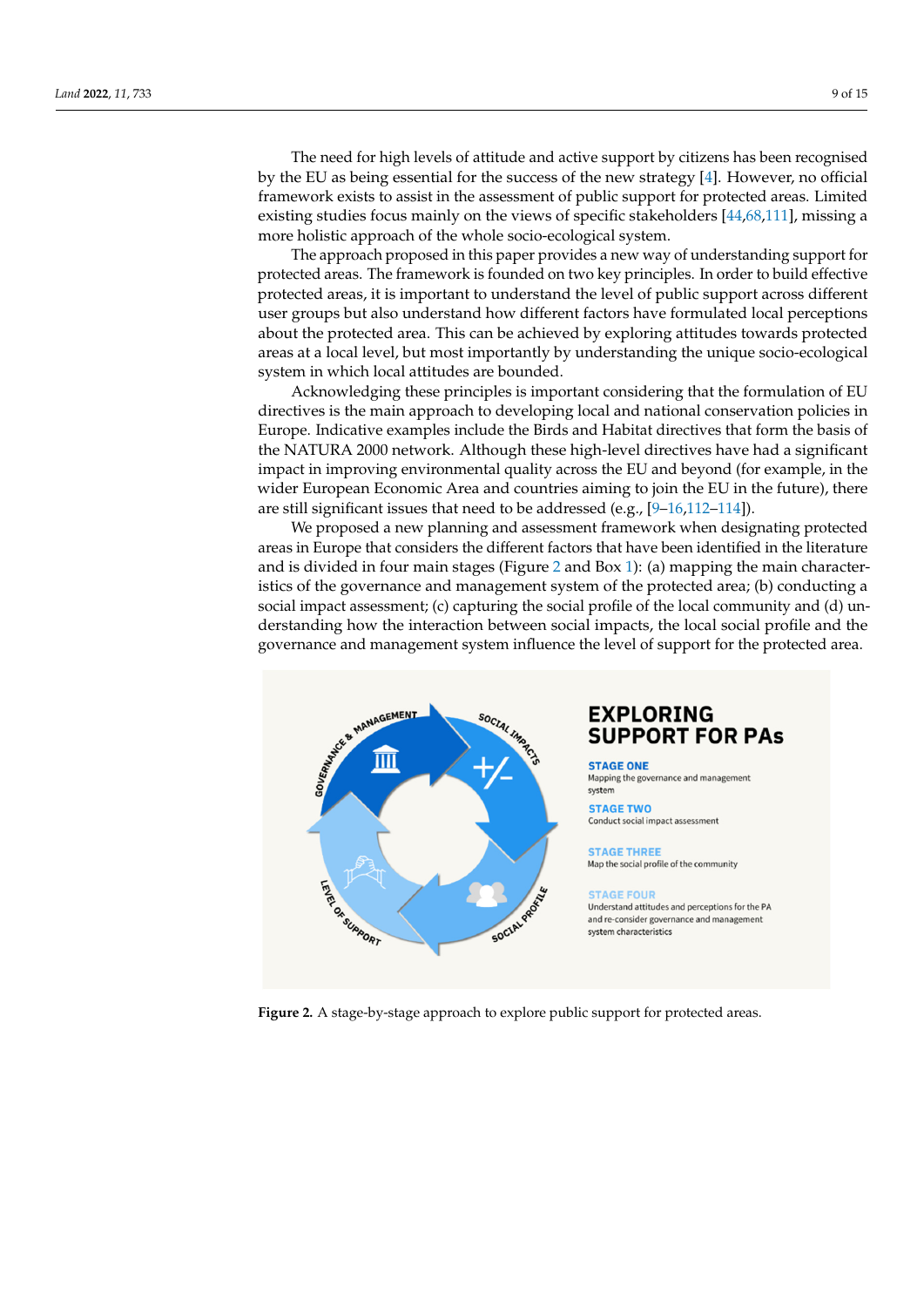<span id="page-9-0"></span>**Box 1.** A stage-by-stage approach to explore public support for protected areas.

#### **Stage 1: Map the governance and management system characteristics**

In order to explore the level of support for protected areas, a first key step for practitioners is the mapping of the main characteristics of the governance and management system referring to a number of issues including: (a) the key objectives of the protected area (management); (b) how these objectives will be achieved (management); (c) who will be or is involved in decision-making processes (governance); (d) how decisions will be made (governance); (e) who is accountable and (f) who is responsible from the actors involved [\[83\]](#page-13-19).

#### **Stage 2: Conduct a socio-economic impact assessment**

At the second stage, a detailed socio-economic impact assessment is proposed in order to understand both perceptions of locals regarding the protected areas. Jones et al. [\[23\]](#page-11-8) identified six categories of social impacts that can help in this direction. However, no widely accepted tool for social impact assessment currently exists, apart from some preliminary attempts including the PA-BAT tool [\[115\]](#page-14-22) and SAPA [\[116\]](#page-14-23). The categories identified in Section [3.2](#page-6-0) provide a detailed review of the different impacts that need to be included in an in-depth assessment.

#### **Stage 3: Capture local social profile**

At the third stage, it is important to capture the local profile of the community where the protected area is designated. This includes a type of a broad social capital assessment capturing local values, trust, networks, knowledge, social norms and socio-economic attributes, all factors that have been identified as important indicators explaining attitudes and behaviours for protected areas [\[9](#page-11-23)[,38](#page-12-2)[,45](#page-12-9)[,46,](#page-12-10)[58](#page-12-22)[,59](#page-12-23)[,65\]](#page-13-2). Currently, no tool has been proposed in order to assess the local profile of protected areas communities; however, a number of useful indicators are proposed in Table [1.](#page-7-1) **Stage 4: Explore how local characteristics influence attitudes and perceptions and identify actions for improvement**

At the fourth and final stage, practitioners are able to explore how the local profile may impact perceptions, attitudes and the level of support for the protected area. This combines findings from Stages 2 and 3 in the process and identifying how it may impact the elements identified in Stage 1 and the effectiveness of the protected area. This is a key part of the planning process which is often omitted in existing assessments where social impacts are assessed but are not explained. By exploring a number of factors regarding perceptions and attitudes, practitioners are able to identify pathways that can improve the governance system, such as maximizing benefits for people and designing actions for mitigating negative impacts without relying on economic incentives.

Our approach highlights that each protected area within Europe implies a different socio-ecological system. Even within the same protected area, the values of individuals influence support in different ways. Applying our approach may assist policy makers in three ways: (a) to understand the level of public support for an existing or proposed protected area; (b) to acquire an in-depth understanding of why these levels of support are observed; and (c) to facilitate decision making by identifying weaknesses in the policy and governance system that need to be addressed in order to increase compliance with regulations and more importantly encourage voluntary initiatives that might lead to selforganisation.

The proposed approach is not exhaustive and we recognise that future empirical contributions will assist in its improvement. The framework proposed is focused on the individual while making a connection with the collective context within which individual perceptions are formed and behaviours are developed. Future research and empirical applications across different sites may allow us to establish stronger links with collective parameters, such as collective social capital. Furthermore, longitudinal data is useful for a better understanding of feedback in the socio-ecological system after the initial designation of the protected area, which influences personal values and other factors and subsequently impacts environmental behaviour and the level of support for the protected area. For example, negative perceptions about the impacts (costs) of a protected area (e.g., higher costs for fishers due to longer journeys to continue their livelihoods outside the protected area 's restriction zone) may be reduced if the provision of benefits from the protected area increases. We consider this framework to be a significant starting point that can facilitate the development of predictive scenarios prior to policy decisions about landscape and seascape management being made. By capturing the complexities between the governance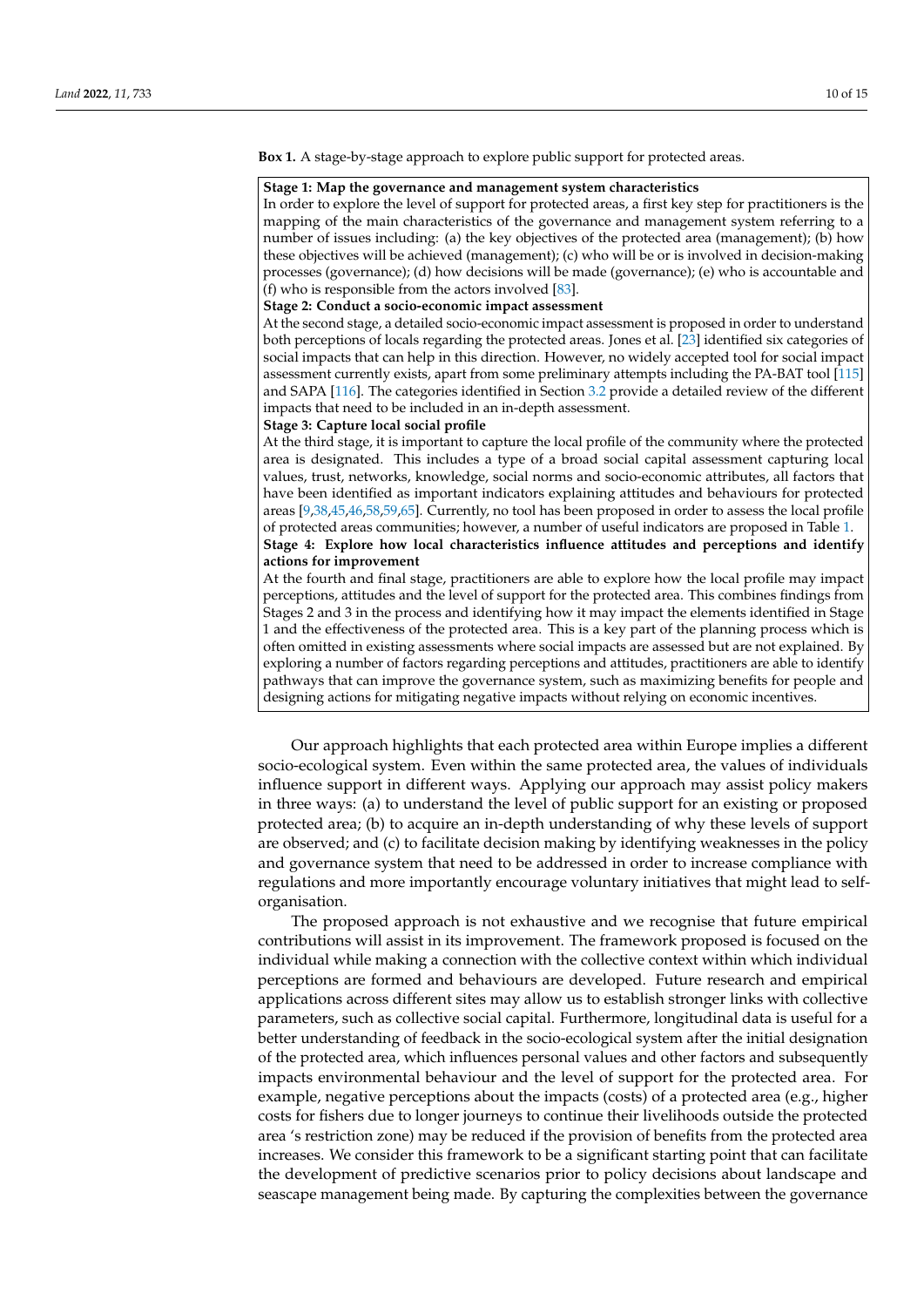and actor systems, and by creating a link with the outcomes of these systems, scientists and practitioners can reach policy decisions that achieve a better balance between human wellbeing and nature conservation.

#### **5. Conclusions**

In this paper, we proposed a new planning and assessment approach for protected areas that aims to improve our understanding of public support for protected areas, taking into consideration the governance and management framework and the actors affected by the designation of the protected area. Our paper brought together theoretical contributions and empirical evidence from different fields and identified several key factors that play a significant role in influencing the level of support of protected areas. Our proposed approach and the accompanying indicators may assist practitioners to use a common framework in the European region and beyond, especially when designating protected areas. Our key point is that the new EU Biodiversity Strategy needs to recognise the locality of protected areas in order to ensure the success of its ambitious targets. Thus, apart from assessing the level of public support of new and existing protected areas, it is also essential to understand the social context that influences the level of support for such policies and to make necessary adjustments to increase public support.

**Author Contributions:** Conceptualization, N.J., J.M., P.G.D., J.Å.R., K.S. and F.V.; methodology, N.J.; writing—original draft preparation, N.J., J.M., V.G., J.Å.R., K.S. and F.V.; writing—review and editing, N.J., J.M., A.K., V.A.M.-R., P.G.D. and F.V.; supervision, N.J.; project administration, N.J.; funding acquisition, N.J. All authors have read and agreed to the published version of the manuscript.

**Funding:** The project has received funding from the European Research Council (ERC) under the European Union's Horizon 2020 research programme (Project FIDELIO, grant agreement no. 802605).

**Institutional Review Board Statement:** Not applicable.

**Informed Consent Statement:** Not applicable.

**Data Availability Statement:** Not applicable.

**Conflicts of Interest:** The authors declare no conflict of interest.

#### **References**

- <span id="page-10-0"></span>1. IPBES. *Summary for Policymakers of the Global Assessment Report on Biodiversity and Ecosystem Services of the Intergovernmental Science-Policy Platform on Biodiversity and Ecosystem Services*; Díaz, S., Settele, J., Brondízio, E.S., Ngo, H.T., Guèze, M., Agard, J., Arneth, A., Balvanera, P., Brauman, K.A., Butchart, S.H.M., et al., Eds.; IPBES Secretariat: Bonn, Germany, 2019; 56p. [\[CrossRef\]](http://doi.org/10.5281/zenodo.3553579)
- <span id="page-10-1"></span>2. IUCN. Definition of Protected Areas. Available online: <https://www.iucn.org/theme/protected-areas/about> (accessed on 1 March 2022).
- <span id="page-10-2"></span>3. CBD-Convention on Biological Diversity. Zero Draft of the Post-2020 Global Biodiversity Framework. In Proceedings of the Open-Ended Working Group on the Post-2020 Global Biodiversity Framework, Second Meeting, Kumming, China, 24–29 February 2020. Available online: <https://www.cbd.int/doc/c/efb0/1f84/a892b98d2982a829962b6371/wg2020-02-03-en.pdf> (accessed on 7 March 2022).
- <span id="page-10-3"></span>4. European Commission. *EU Biodiversity Strategy Bringing Nature Back into Our Lives*; Communication from the Commission to the European Parliament, the Council, the European Economic and Social committee and the Committee of the Regions; European Commission: Brussels, Belgium, 2020. Available online: [https://ec.europa.eu/info/sites/info/files/communication-annex-eu](https://ec.europa.eu/info/sites/info/files/communication-annex-eu-biodiversity-strategy-2030_en.pdf)[biodiversity-strategy-2030\\_en.pdf](https://ec.europa.eu/info/sites/info/files/communication-annex-eu-biodiversity-strategy-2030_en.pdf) (accessed on 1 March 2022).
- <span id="page-10-4"></span>5. IUCN. Little Sydney: Protecting Nature in Europe. In Proceedings of the Summary of Discussions, Donau-Auen National Park, Hainburg, Austria, 28–31 May 2015. Available online: [https://www.iucn.org/sites/dev/files/import/downloads/ls\\_summary\\_](https://www.iucn.org/sites/dev/files/import/downloads/ls_summary_final.pdf) [final.pdf](https://www.iucn.org/sites/dev/files/import/downloads/ls_summary_final.pdf) (accessed on 1 March 2022).
- <span id="page-10-5"></span>6. European Environment Agency. IUCN Management Categories. Available online: [https://www.eea.europa.eu/themes/](https://www.eea.europa.eu/themes/biodiversity/protected-areas/facts-and-figures/IUCN-management-categories) [biodiversity/protected-areas/facts-and-figures/IUCN-management-categories](https://www.eea.europa.eu/themes/biodiversity/protected-areas/facts-and-figures/IUCN-management-categories) (accessed on 15 April 2022).
- <span id="page-10-6"></span>7. EEA. An Introduction to Europe's Protected Areas. 2017. Available online: [https://www.eea.europa.eu/themes/biodiversity/](https://www.eea.europa.eu/themes/biodiversity/europe-protected-areas) [europe-protected-areas](https://www.eea.europa.eu/themes/biodiversity/europe-protected-areas) (accessed on 15 April 2022).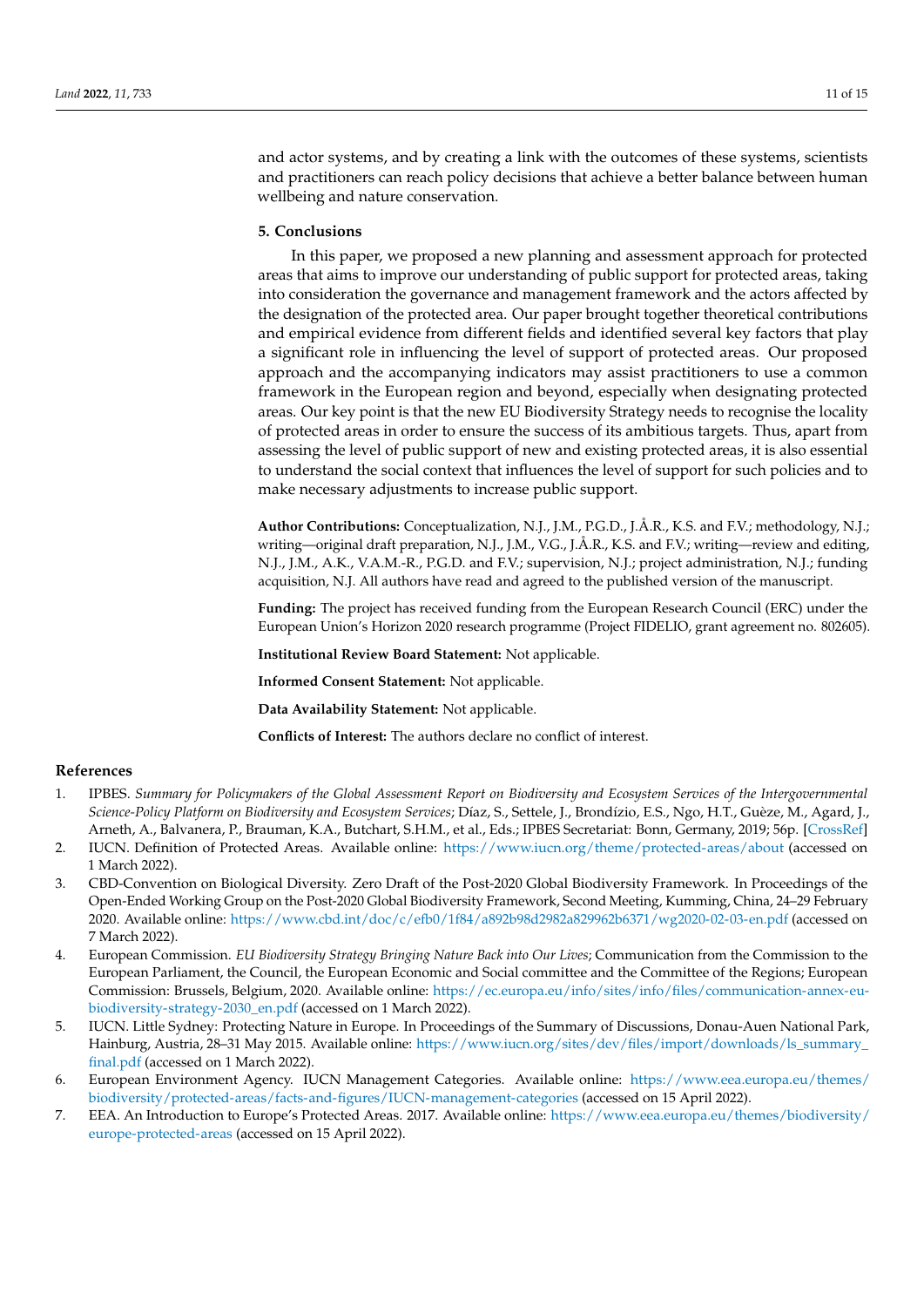- <span id="page-11-0"></span>8. European Commission. *Staff Working Document Fitness Check of the EU Nature Legislation (Birds and Habitats Directives)*; Directive 2009/147/EC of the European Parliament and of the Council of 30 November 2009 on the conservation of wild birds and Council Directive 92/43/EEC of 21 May 1992 on the Conservation of Natural Habitats and of Wild Fauna and Flora; European Commission: Brussels, Belgium, 2016. Available online: [https://ec.europa.eu/environment/nature/legislation/fitness\\_check/](https://ec.europa.eu/environment/nature/legislation/fitness_check/docs/nature_fitness_check.pdf) [docs/nature\\_fitness\\_check.pdf](https://ec.europa.eu/environment/nature/legislation/fitness_check/docs/nature_fitness_check.pdf) (accessed on 10 April 2022).
- <span id="page-11-23"></span>9. Schneider, J.; Ruda, A.; Kalasová, Ž.; Paletto, A. The forest stakeholders' perception towards the NATURA 2000 network in the Czech Republic. *Forests* **2020**, *11*, 491. [\[CrossRef\]](http://doi.org/10.3390/f11050491)
- <span id="page-11-21"></span>10. Brescancin, F.; Dobšinská, Z.; de Meo, I.; Šálka, J.; Paletto, A. Analysis of stakeholders' involvement in the implementation of the Natura 2000 network in Slovakia. *For. Policy Econ.* **2018**, *89*, 22–30. [\[CrossRef\]](http://doi.org/10.1016/j.forpol.2017.03.013)
- 11. De Meo, I.; Brescancin, F.; Graziani, A.; Paletto, A. Management of Natura 2000 sites in Italy: An exploratory study on stakeholders' opinions. *J. For. Sci.* **2016**, *62*, 511–520. [\[CrossRef\]](http://doi.org/10.17221/52/2016-JFS)
- <span id="page-11-22"></span>12. Gallo, M.; Malovrh, S.P.; Laktić, T.; de Meo, I.; Paletto, A. Collaboration and conflicts between stakeholders in drafting the Natura 2000 Management Programme (2015–2020) in Slovenia. *J. Nat. Conserv.* **2018**, *42*, 36–44. [\[CrossRef\]](http://doi.org/10.1016/j.jnc.2018.02.003)
- 13. Ferranti, F.; Turnhout, E.; Beunen, R.; Behagel, J.H. Shifting nature conservation approaches in Natura 2000 and the implications for the roles of stakeholders. *J. Environ. Plan. Manag.* **2014**, *57*, 1642–1657. [\[CrossRef\]](http://doi.org/10.1080/09640568.2013.827107)
- 14. Maczka, K.; Matczak, P.; Jeran, A.; Chmielewski, P.J.; Baker, S. Conflicts in ecosystem services management: Analysis of stakeholder participation in natura 2000 in Poland. *Environ. Sci. Policy* **2021**, *117*, 16–24. [\[CrossRef\]](http://doi.org/10.1016/j.envsci.2021.01.001)
- 15. Pellegrino, D.; Schirpke, U.; Marino, D. How to support the effective management of Natura 2000 sites? *J. Environ. Plan. Manag.* **2017**, *60*, 383–398. [\[CrossRef\]](http://doi.org/10.1080/09640568.2016.1159183)
- <span id="page-11-1"></span>16. Campagnaro, T.; Sitzia, T.; Bridgewater, P.; Evans, D.; Ellis, E.C. Half Earth or Whole Earth: What Can Natura 2000 Teach Us? *BioScience* **2019**, *69*, 117–124. [\[CrossRef\]](http://doi.org/10.1093/biosci/biy153)
- <span id="page-11-2"></span>17. Grodzinska-Jurczak, M.; Cent, J. Expansion of Nature Conservation Areas: Problems with Natura 2000 implementation in Poland? *Environ. Manag.* **2011**, *47*, 11–27. [\[CrossRef\]](http://doi.org/10.1007/s00267-010-9583-2)
- <span id="page-11-3"></span>18. Niedziałkowski, K.; Paavola, J.; Jędrzejewska, B. Participation and protected areas governance: The impact of changing influence of local authorities on the conservation of the Białowieza Primeval Forest, Poland. ˙ *Ecol. Soc.* **2012**, *17*, 2. [\[CrossRef\]](http://doi.org/10.5751/ES-04461-170102)
- <span id="page-11-4"></span>19. Soliku, O.; Schraml, U. Making sense of protected area conflicts and management approaches: A review of causes, contexts and conflict management strategies. *Biol. Conserv.* **2018**, *222*, 136–145. [\[CrossRef\]](http://doi.org/10.1016/j.biocon.2018.04.011)
- <span id="page-11-5"></span>20. Lopes, P.F.M.; Mendes, L.; Fonseca, V.; Villasante, S. Tourism as a driver of conflicts and changes in fisheries value chains in Marine Protected Areas. *J. Environ. Manag.* **2017**, *200*, 123–134. [\[CrossRef\]](http://doi.org/10.1016/j.jenvman.2017.05.080) [\[PubMed\]](http://www.ncbi.nlm.nih.gov/pubmed/28575780)
- <span id="page-11-6"></span>21. Delibes-Mateos, M.; Ferreira, C.; Rouco, C.; Villafuerte, R.; Barrio, I.C. Conservationists, hunters and farmers: The European rabbit Oryctolagus cuniculus management conflict in the Iberian Peninsula. *Mammal. Rev.* **2014**, *44*, 190–203. [\[CrossRef\]](http://doi.org/10.1111/mam.12022)
- <span id="page-11-7"></span>22. Rife, A.N.; Erisman, B.; Sanchez, A.; Aburto-Oropeza, O. When good intentions are not enough: Insights on networks of "paper park" marine protected areas. *Conserv. Lett.* **2013**, *6*, 200–212. [\[CrossRef\]](http://doi.org/10.1111/j.1755-263X.2012.00303.x)
- <span id="page-11-8"></span>23. Jones, N.; Graziano, M.; Dimitrakopoulos, P.G. Social impacts of European Protected Areas and policy recommendations. *Environ. Sci. Policy* **2020**, *112*, 134–140. [\[CrossRef\]](http://doi.org/10.1016/j.envsci.2020.06.004)
- <span id="page-11-9"></span>24. Stern, P.C.; Dietz, T.; Abel, T.; Guagnano, G.A.; Kalof, L. A value-belief-norm theory of support for social movements: The case of environmentalism. *Res. Hum. Ecol.* **1999**, *6*, 81–97.
- <span id="page-11-10"></span>25. Stoll-Kleemann, S. Barriers to nature conservation in Germany: A model explaining opposition to protected areas. *J. Environ. Psychol.* **2001**, *21*, 369–385. [\[CrossRef\]](http://doi.org/10.1006/jevp.2001.0228)
- <span id="page-11-11"></span>26. Pieraccini, M.; Coppa, S.; de Lucia, G.A. Beyond marine paper parks? Regulation theory to assess and address environmental non-compliance. *Aquat. Conserv. Mar. Freshw. Ecosyst.* **2017**, *27*, 177–196.
- <span id="page-11-12"></span>27. WWF. Preventing Paper Parks: How to Make the EU Nature Laws Work. 2017. Available online: [https://wwfeu.awsassets.](https://wwfeu.awsassets.panda.org/downloads/wwf_preventing_paper_parks_full_report.pdf) [panda.org/downloads/wwf\\_preventing\\_paper\\_parks\\_full\\_report.pdf](https://wwfeu.awsassets.panda.org/downloads/wwf_preventing_paper_parks_full_report.pdf) (accessed on 15 April 2022).
- <span id="page-11-13"></span>28. Ostrom, E. A general framework for analyzing sustainability of social-ecological systems. *Science* **2009**, *325*, 419–422. [\[CrossRef\]](http://doi.org/10.1126/science.1172133)
- <span id="page-11-14"></span>29. Partelow, S. A review of the social-ecological systems framework: Applications, methods, modifications, and challenges. *Ecol. Soc.* **2018**, *23*, 36. [\[CrossRef\]](http://doi.org/10.5751/ES-10594-230436)
- <span id="page-11-15"></span>30. Christie, P.; Pollnac, R.B.; Oracion, E.G.; Sabonsolin, A.; Diaz, R.; Pietri, D. Back to Basics: An Empirical Study Demonstrating the Importance of Local-Level Dynamics for the Success of Tropical Marine Ecosystem-Based Management. *Coast. Manag.* **2009**, *37*, 349–373. [\[CrossRef\]](http://doi.org/10.1080/08920750902851740)
- <span id="page-11-16"></span>31. Barr, B.W. Understanding and managing marine protected areas through integrating ecosystem-based management within maritime cultural landscapes: Moving from theory to practice. *Ocean Coast. Manag.* **2013**, *84*, 184–192. [\[CrossRef\]](http://doi.org/10.1016/j.ocecoaman.2013.08.011)
- <span id="page-11-17"></span>32. Palomo, I.; Montes, C.; Martín-López, B.; González, J.E.; García-Llorente, M.; Alcorlo, P.; García Mora, R.M. Incorporating the social-ecological approach in protected areas in the Anthropocene. *BioScience* **2014**, *64*, 181–191. [\[CrossRef\]](http://doi.org/10.1093/biosci/bit033)
- <span id="page-11-18"></span>33. Cumming, G.S.; Allen, C.R. Protected areas as social-ecological systems: Perspectives from resilience and social-ecological systems theory. *Ecol. Appl.* **2017**, *27*, 1709–1717. [\[CrossRef\]](http://doi.org/10.1002/eap.1584) [\[PubMed\]](http://www.ncbi.nlm.nih.gov/pubmed/28618079)
- <span id="page-11-19"></span>34. McGinnis, M.D.; Ostrom, E. Social-ecological system framework: Initial changes and continuing challenges. *Ecol. Soc.* **2014**, *19*, 30. [\[CrossRef\]](http://doi.org/10.5751/ES-06387-190230)
- <span id="page-11-20"></span>35. Jones, N.; Sophoulis, C.M.; Iosifides, T.; Botetzagias, I.; Evangelinos, K. The influence of social capital on environmental policy instruments. *Env. Polit.* **2009**, *18*, 595–611. [\[CrossRef\]](http://doi.org/10.1080/09644010903007443)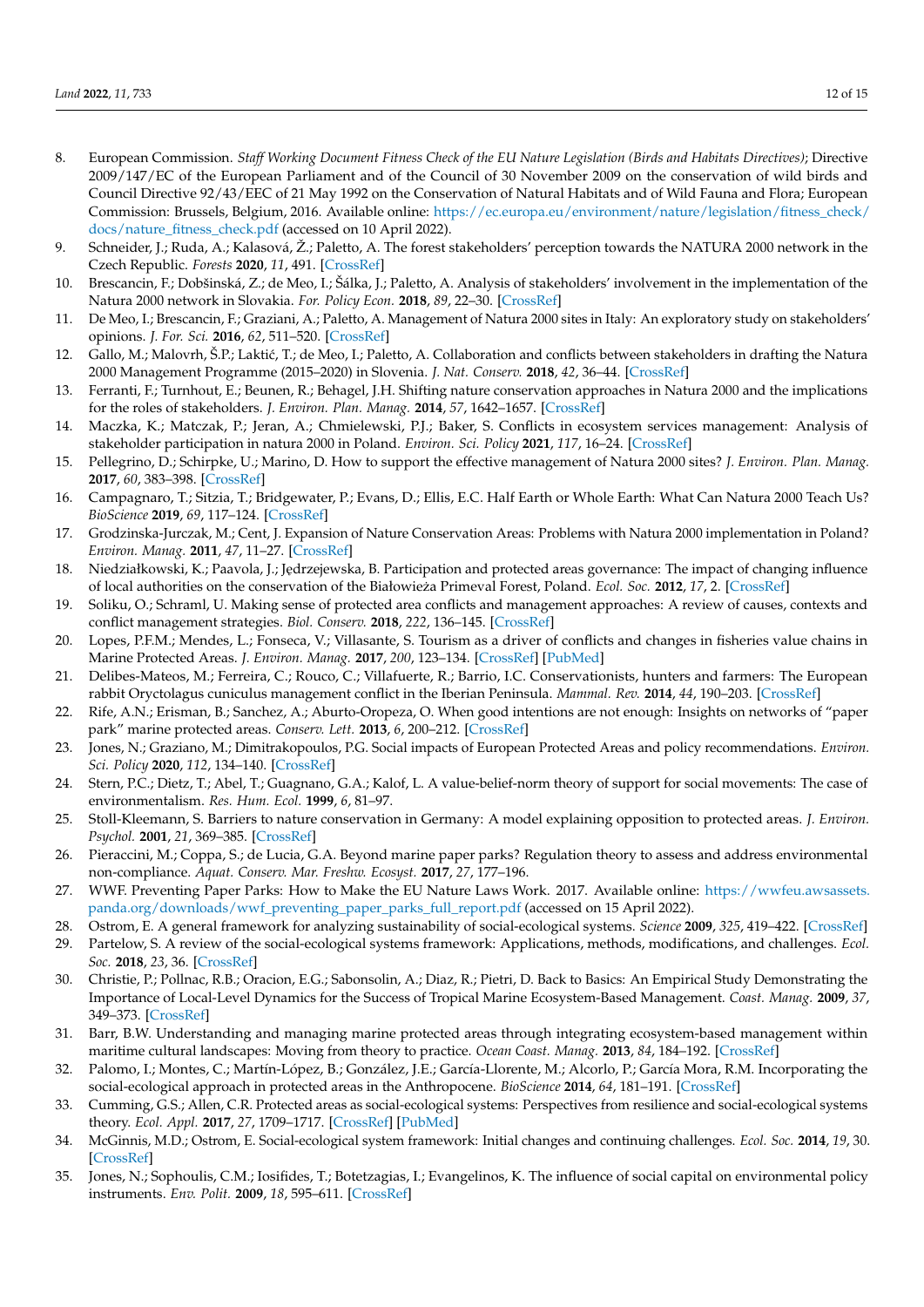- <span id="page-12-0"></span>36. Stern, M. Coercion, voluntary compliance and protest: The role of trust and legitimacy in combating local opposition to protected areas. *Environ. Conserv.* **2008**, *35*, 200–210. [\[CrossRef\]](http://doi.org/10.1017/S037689290800502X)
- <span id="page-12-1"></span>37. Engen, S.; Runge, C.; Brown, G.; Fauchald, P.; Nilsen, L.; Hausner, V. Assessing local acceptance of protected area management using public participation GIS (PPGIS). *J. Nat. Conserv.* **2018**, *43*, 27–34. [\[CrossRef\]](http://doi.org/10.1016/j.jnc.2017.12.002)
- <span id="page-12-2"></span>38. Gall, S.C.; Rodwell, L.D. Evaluating the social acceptability of Marine Protected Areas. *Mar. Policy* **2016**, *65*, 30–38. [\[CrossRef\]](http://doi.org/10.1016/j.marpol.2015.12.004)
- <span id="page-12-3"></span>39. Nyaupane, G.P.; Graefe, A.R.; Burns, R.C. The role of equity, trust and information on user fee acceptance in protected areas and other public lands: A structural model. *J. Sustain. Tour* **2009**, *17*, 501–517. [\[CrossRef\]](http://doi.org/10.1080/09669580802651699)
- <span id="page-12-4"></span>40. Berkes, F. Evolution of co-management: Role of knowledge generation, bridging organizations and social learning. *J. Environ. Manage.* **2009**, *90*, 1692–1707. [\[CrossRef\]](http://doi.org/10.1016/j.jenvman.2008.12.001) [\[PubMed\]](http://www.ncbi.nlm.nih.gov/pubmed/19110363)
- <span id="page-12-5"></span>41. Jones, N.; Clark, J.R.A.; Panteli, M.; Proikaki, M.; Dimitrakopoulos, P.G. Local social capital and the acceptance of protected area policies: An empirical study of two Ramsar river delta ecosystems in northern Greece. *J. Environ. Manag.* **2012**, *96*, 55–63. [\[CrossRef\]](http://doi.org/10.1016/j.jenvman.2011.10.012) [\[PubMed\]](http://www.ncbi.nlm.nih.gov/pubmed/22208398)
- <span id="page-12-6"></span>42. Michel, A.H.; Pleger, L.E.; von Atzigen, A.; Bosello, O.; Sager, F.; Hunziker, M.; Graefe, O.; Siegrist, D.; Backhaus, N. The Role of Trust in the Participatory Establishment of Protected Areas—Lessons Learnt from a Failed National Park Project in Switzerland. *Soc. Nat. Resour.* **2021**. [\[CrossRef\]](http://doi.org/10.1080/08941920.2021.1994679)
- <span id="page-12-7"></span>43. Brown, G.; Hausner, V.H.; Grodzińska-Jurczak, M.; Pietrzyk-Kaszyńska, A.; Olszańska, A.; Peek, B.; Rechciński, M.; Lægreid, E. Cross-cultural values and management preferences in protected areas of Norway and Poland. *J. Nat. Conserv.* **2015**, *28*, 89–104. [\[CrossRef\]](http://doi.org/10.1016/j.jnc.2015.09.006)
- <span id="page-12-8"></span>44. Di Franco, A.; Thiriet, P.; Di Carlo, G.; Dimitriadis, C.; Francour, P.; Gutiérrez, N.L.; de Grissac, A.J.; Koutsoubas, D.; Milazzo, M.; del Mar Otero, M.; et al. Five key attributes can increase marine protected areas performance for small-scale fisheries management. *Sci. Rep.* **2016**, *6*, 3. [\[CrossRef\]](http://doi.org/10.1038/srep38135)
- <span id="page-12-9"></span>45. Dimitrakopoulos, P.G.; Jones, N.; Iosifides, T.; Florokapi, I.; Lasda, O.; Paliouras, F.; Evangelinos, K.I. Local attitudes on protected areas: Evidence from three Natura 2000 wetland sites in Greece. *J. Environ. Manag.* **2010**, *91*, 1847–1854. [\[CrossRef\]](http://doi.org/10.1016/j.jenvman.2010.04.010)
- <span id="page-12-10"></span>46. Stringer, L.; Paavola, J. Participation in environmental conservation and protected area management in Romania: A review of three case studies. *Environ. Conserv.* **2013**, *40*, 138–146. [\[CrossRef\]](http://doi.org/10.1017/S0376892913000039)
- <span id="page-12-11"></span>47. Cinner, J.E.; McClanahan, T.R.; MacNeil, M.A.; Graham, N.A.J.; Daw, T.M.; Mukminin, A.; Feary, D.A.; Rabearisoa, A.L.; Wamukota, A.; Jiddawi, N.; et al. Comanagement of coral reef social-ecological systems. *Proc. Natl. Acad. Sci. USA* **2012**, *109*, 5219–5222. [\[CrossRef\]](http://doi.org/10.1073/pnas.1121215109)
- <span id="page-12-12"></span>48. Eastwood, A.; Brooker, R.; Irvine, R.J.; Artz, R.R.E.; Norton, L.R.; Bullock, J.M.; Ross, L.; Fielding, D.; Ramsay, S.; Roberts, J.; et al. Does nature conservation enhance ecosystem services delivery? *Ecosyst. Serv.* **2016**, *17*, 152–162. [\[CrossRef\]](http://doi.org/10.1016/j.ecoser.2015.12.001)
- <span id="page-12-13"></span>49. Wynveen, C.J.; Wynveen, B.J.; Sutton, S.G. Applying the Value-Belief-Norm Theory to marine contexts: Implications for encouraging pro-environmental behavior. *Coast. Manag.* **2015**, *43*, 84–103. [\[CrossRef\]](http://doi.org/10.1080/08920753.2014.989149)
- <span id="page-12-14"></span>50. De Groot, J.I.M.; Steg, L. Value orientations to explain beliefs related to environmental significant behavior-how to measure egoistic, altruistic and biospheric value orientations. *Environ. Behav.* **2008**, *40*, 330–354. [\[CrossRef\]](http://doi.org/10.1177/0013916506297831)
- <span id="page-12-15"></span>51. Han, H. Travelers' pro-environmental behavior in a green lodging context: Converging value-belief-norm theory and the theory of planned behavior. *Tour Manag.* **2015**, *47*, 164–177. [\[CrossRef\]](http://doi.org/10.1016/j.tourman.2014.09.014)
- <span id="page-12-16"></span>52. Fornara, F.; Molinario, E.; Scopelliti, M.; Bonnes, M.; Bonaiuto, F.; Cicero, F.; Admiraal, J.; Beringer, A.; Dedeurwaerdere, T.; de Groot, W.; et al. The extended Value-Belief-Norm theory predicts committed action for nature and biodiversity in Europe. *Environ. Impact Assess Rev.* **2020**, *81*, 106338. [\[CrossRef\]](http://doi.org/10.1016/j.eiar.2019.106338)
- <span id="page-12-17"></span>53. Vanclay, F.; Lane, R.; Wills, J.; Coates, I.; Lucas, D. Committing to Place' and evaluating the higher purpose: Increasing engagement in natural resource management through museum outreach and educational activities. *J. Environ. Assess. Policy Manag.* **2004**, *6*, 539–564. [\[CrossRef\]](http://doi.org/10.1142/S1464333204001791)
- <span id="page-12-18"></span>54. Devine-Wright, P. Rethinking NIMBYism: The role of place attachment and place identity in explaining place protective action. *J. Community Appl. Soc. Psychol.* **2009**, *19*, 426–441. [\[CrossRef\]](http://doi.org/10.1002/casp.1004)
- <span id="page-12-19"></span>55. Brown, G.; Raymond, C.M.; Corcoran, J. Mapping and measuring place attachment. *Appl. Geogr.* **2015**, *57*, 42–53. [\[CrossRef\]](http://doi.org/10.1016/j.apgeog.2014.12.011)
- <span id="page-12-20"></span>56. Devine-Wright, P. Enhancing local distinctiveness fosters public acceptance of tidal energy: A UK case study. *Energy Policy* **2011**, *39*, 83–93. [\[CrossRef\]](http://doi.org/10.1016/j.enpol.2010.09.012)
- <span id="page-12-21"></span>57. Pomeroy, R.S.; Parks, J.E.; Watson, L.M. *How is Your MPA Doing? A Guidebook of Natural and Social Indicators for Evaluating Marine Protected Area Management Effectiveness*; IUCN: Gland, Switzerland, 2004.
- <span id="page-12-22"></span>58. Buta, N.; Holland, S.M.; Kaplanidou, K. Local communities and protected areas: The mediating role of place attachment for pro-environmental civic engagement. *J. Outdoor Recreat. Tour.* **2014**, *5–6*, 1–10. [\[CrossRef\]](http://doi.org/10.1016/j.jort.2014.01.001)
- <span id="page-12-23"></span>59. Huber, M.; Arnberger, A. Opponents, waverers or supporters: The influence of place-attachment dimensions on local residents' acceptance of a planned biosphere reserve in Austria. *J. Environ. Plan. Manag.* **2016**, *59*, 1610–1628. [\[CrossRef\]](http://doi.org/10.1080/09640568.2015.1083415)
- <span id="page-12-24"></span>60. Petrova, S.; Cihař, M.; Bouzarovski, S. Local nuances in the perception of nature protection and place attachment: A tale of two parks. *Area* **2011**, *43*, 327–335. [\[CrossRef\]](http://doi.org/10.1111/j.1475-4762.2011.00995.x)
- <span id="page-12-25"></span>61. Ajzen, I. From Intentions to Actions: A Theory of Planned Behavior. In *Action Control*; Kuhl, J., Beckmann, J., Eds.; SSSP Springer Series in Social Psychology; Springer: Berlin/Heidelberg, Germany, 1985; pp. 11–39. [\[CrossRef\]](http://doi.org/10.1007/978-3-642-69746-3_2)
- <span id="page-12-26"></span>62. Ajzen, I.; Fishbein, M. *Understanding Attitudes and Predicting Social Behavior*; Prentice-Hall: Hoboken, NJ, USA, 1980.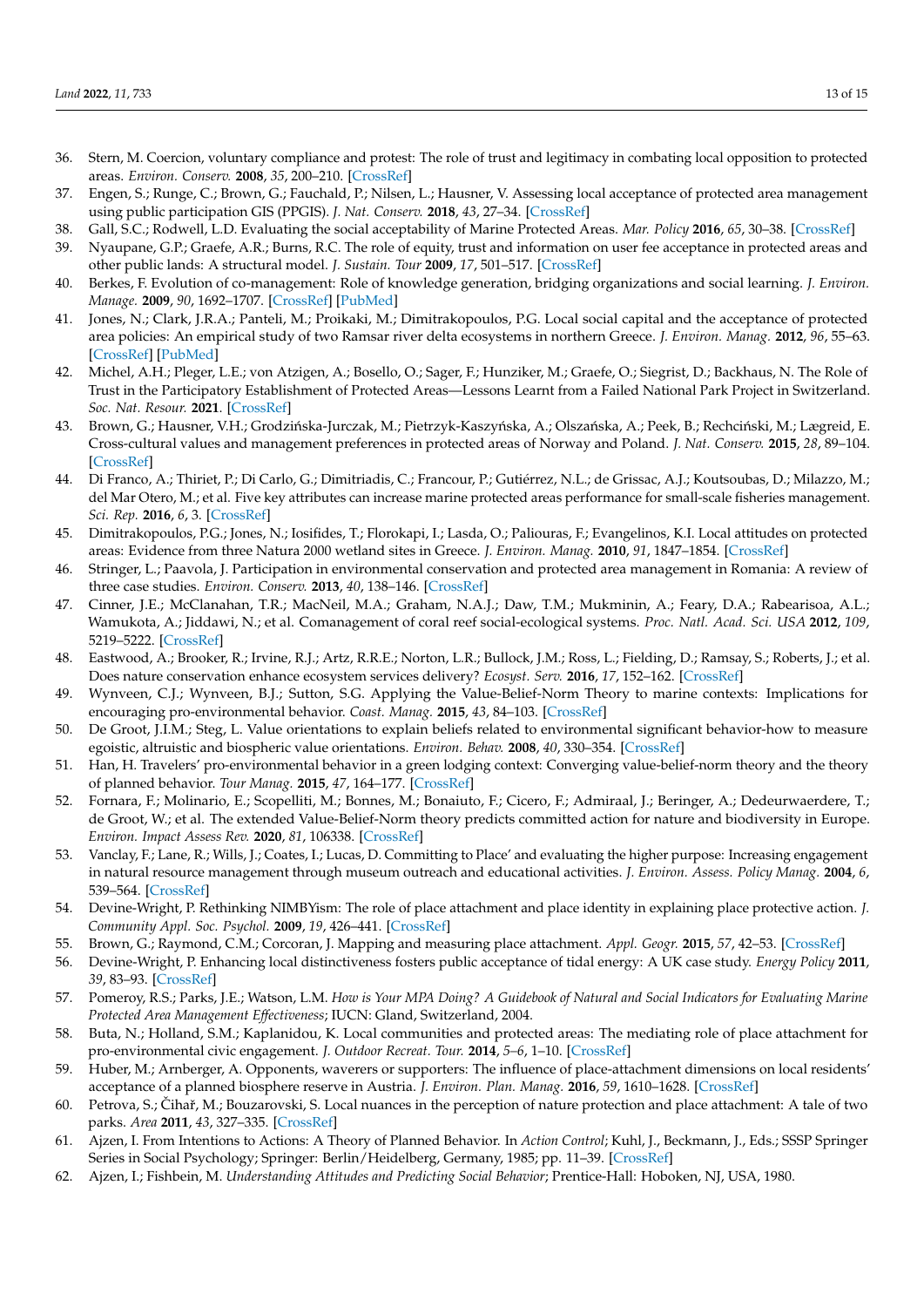- <span id="page-13-0"></span>63. Ajzen, I. Theory of planned behavior. In *Encyclopedia of Health and Behavior*; Anderson, N.B., Ed.; Sage: Thousand Oaks, CA, USA, 2004; Volume 2, pp. 793–796.
- <span id="page-13-1"></span>64. López-Mosquera, N.; Sanchez, M. Theory of Planned Behavior and the Value-Belief-Norm theory explaining willingness to pay for a suburban park. *J. Environ. Manage.* **2012**, *30*, 251–262. [\[CrossRef\]](http://doi.org/10.1016/j.jenvman.2012.08.029) [\[PubMed\]](http://www.ncbi.nlm.nih.gov/pubmed/23041517)
- <span id="page-13-2"></span>65. Anton, C.E.; Lawrence, C. The relationship between place attachment, the theory of planned behaviour and residents' response to place change. *J. Environ. Psychol.* **2016**, *47*, 145–154. [\[CrossRef\]](http://doi.org/10.1016/j.jenvp.2016.05.010)
- <span id="page-13-3"></span>66. Jones, N.; McGinlay, J.; Dimitrakopoulos, P.G. Improving social impact assessment of Protected Areas: A review of the literature and directions for future research. *Environ. Impact Asses.* **2017**, *64*, 1–7. [\[CrossRef\]](http://doi.org/10.1016/j.eiar.2016.12.007)
- <span id="page-13-4"></span>67. Franks, P.; Booker, F.; Roe, D. *Understanding and Assessing Equity in Protected Area Conservation: A Matter of Governance, Rights, Social Impacts and Human Wellbeing*; IIED Issue Paper; IIED: London, UK, 2018.
- <span id="page-13-5"></span>68. Bennett, N.J.; Di Franco, A.; Calò, A.; Nethery, E.; Niccolini, F.; Milazzo, M.; Guidetti, P. Local support for conservation is associated with perceptions of good governance, social impacts and ecological effectiveness. *Conserv. Lett.* **2019**, *12*, e12640. [\[CrossRef\]](http://doi.org/10.1111/conl.12640)
- <span id="page-13-6"></span>69. Ellis, G.; Barry, J.; Robinson, C. Many ways to say 'no', different ways to say 'yes': Applying Q-Methodology to understand public acceptance of wind farm proposals. *J. Environ. Plan. Manag.* **2007**, *50*, 517–551. [\[CrossRef\]](http://doi.org/10.1080/09640560701402075)
- <span id="page-13-7"></span>70. Bertsch, V.; Hall, M.; Weinhardt, C.; Fichtner, W. Public acceptance and preferences related to renewable energy and grid expansion policy: Empirical insights for Germany. *Energy* **2016**, *114*, 465–477. [\[CrossRef\]](http://doi.org/10.1016/j.energy.2016.08.022)
- <span id="page-13-8"></span>71. Wolsink, M. Entanglement of interests and motives: Assumptions behind the NIMBY-theory of facility siting. *Urban Stud.* **1994**, *31*, 851–866. [\[CrossRef\]](http://doi.org/10.1080/00420989420080711)
- <span id="page-13-9"></span>72. Poortinga, W.; Steg, L.; Vlek, C.; Wiersma, G. Household preferences for energy-saving measures: A conjoint analysis. *J. Econ. Psychol.* **2003**, *24*, 49–64. [\[CrossRef\]](http://doi.org/10.1016/S0167-4870(02)00154-X)
- <span id="page-13-10"></span>73. Coad, L.; Campbell, A.; Miles, L.; Humphries, K. *The Costs and Benefits of Protected Areas for Local Livelihoods: A Review of the Current Literature*; Working Paper; UNEP World Conservation Monitoring Centre: Cambridge, UK, 2008.
- <span id="page-13-11"></span>74. Schirpke, U.; Scolozzi, R.; DeMarco, C.; Tappeiner, U. Mapping beneficiaries of ecosystem services flows from Natural 2000 sites. *Ecosyst. Serv.* **2014**, *9*, 170–179. [\[CrossRef\]](http://doi.org/10.1016/j.ecoser.2014.06.003)
- 75. Swemmer, L.; Mmethi, H.; Twine, W. Tracing the cost/benefit pathway of protected areas: A case study of the Kruger National Park, South Africa. *Ecosyst. Serv.* **2017**, *28*, 162–172. [\[CrossRef\]](http://doi.org/10.1016/j.ecoser.2017.09.002)
- <span id="page-13-12"></span>76. Naidoo, R.; Gerkey, D.; Hole, D.; Pfaff, A.; Ellis, A.M.; Golden, C.D.; Herrera, D.; Johnson, K.; Mulligan, M.; Ricketts, T.H.; et al. Evaluating the impacts of protected areas on human wellbeing across the developing world. *Sci. Adv.* **2019**, *5*, eaav3006. [\[CrossRef\]](http://doi.org/10.1126/sciadv.aav3006) [\[PubMed\]](http://www.ncbi.nlm.nih.gov/pubmed/30949578)
- <span id="page-13-13"></span>77. Ezebilo, E.E.; Mattsson, L. Socio-economic benefits of protected areas as perceived by local people around Cross River National Park, Nigeria. *For. Policy Econ.* **2010**, *12*, 189–193. [\[CrossRef\]](http://doi.org/10.1016/j.forpol.2009.09.019)
- <span id="page-13-14"></span>78. Baird, T.D.; Leslie, P.W.; McCabe, J.T. The effect of wildlife conservation on local perceptions of risk and behavioral response. *Hum. Ecol.* **2009**, *37*, 463–474. [\[CrossRef\]](http://doi.org/10.1007/s10745-009-9264-z)
- <span id="page-13-15"></span>79. Tesfaye, Y.; Roos, A.; Bohlin, F. Attitudes of local people towards collective action for forest management: The case of participatory forest management in Dodola area in the Bale Mountains, Southern Ethiopia. *Biodivers. Conserv.* **2011**, *21*, 245–265. [\[CrossRef\]](http://doi.org/10.1007/s10531-011-0181-2)
- <span id="page-13-16"></span>80. Karki, S.T. Do protected areas and conservation incentives contribute to sustainable livelihoods? A case study of Bardia National Park. *Nepal. J. Environ. Manag.* **2013**, *128*, 988–999. [\[CrossRef\]](http://doi.org/10.1016/j.jenvman.2013.06.054) [\[PubMed\]](http://www.ncbi.nlm.nih.gov/pubmed/23895911)
- <span id="page-13-17"></span>81. Bennett, N.J.; Dearden, P. Why local people do not support conservation: Community perceptions of marine protected area livelihood impacts, governance and management in Thailand. *Mar. Policy* **2014**, *44*, 107–116. [\[CrossRef\]](http://doi.org/10.1016/j.marpol.2013.08.017)
- <span id="page-13-18"></span>82. Borrini-Feyerabend, G.; Dudley, N.; Jaeger, T.; Lassen, B.; Broome, N.P.; Phillips, A.; Sandwith, T. *Governance of Protected Areas: From Understanding to Action*; Best practice Protected Area guidelines Series No. 20; IUCN: Gland, Switzerland. Available online: <https://portals.iucn.org/library/sites/library/files/documents/PAG-020.pdf> (accessed on 10 April 2022).
- <span id="page-13-19"></span>83. Fedreheim, G.E.; Blanco, E. Co-management of protected areas to alleviate conservation conflicts: Experience in Norway. *Int. J. Commons* **2017**, *11*, 754–773. [\[CrossRef\]](http://doi.org/10.18352/ijc.749)
- <span id="page-13-20"></span>84. Vokou, D.; Dimitrakopoulos, P.G.; Jones, N.; Damialis, A.; Monokrousos, N.; Pantis, J.D.; Mazaris, A. Ten years of co-management in Greek protected areas: An evaluation. *Biodivers. Conserv.* **2014**, *23*, 2833–2855. [\[CrossRef\]](http://doi.org/10.1007/s10531-014-0751-1)
- <span id="page-13-21"></span>85. Otto, I.M.; Chobotova, V. Opportunities and constraints of adopting market governance in protected areas in Central and Eastern Europe. *Int. J. Commons* **2013**, *7*, 34–57. [\[CrossRef\]](http://doi.org/10.18352/ijc.366)
- <span id="page-13-22"></span>86. Paavola, J. Protected Areas Governance and Justice: Theory and the European Union's Habitats Directive. *Environ. Sci.* **2004**, *1*, 59–77. [\[CrossRef\]](http://doi.org/10.1076/evms.1.1.59.23763)
- <span id="page-13-23"></span>87. Da Silveira Júnior, W.J.; Machado e Souza, J.P.; Santana, L.D.; de Moura, A.S.; de Souza, C.R.; Fontes, M.A.L. The role and the precariousness of volunteer work in Brazilian protected areas. *Glob. Ecol. Conserv.* **2019**, *17*, e00546. [\[CrossRef\]](http://doi.org/10.1016/j.gecco.2019.e00546)
- <span id="page-13-24"></span>88. Hattam, C.E.; Mangi, S.C.; Gall, S.C.; Rodwell, L.D. Social impacts of a temperate fisheries closure: Understanding stakeholders' views. *Mar. Policy* **2014**, *45*, 269–278. [\[CrossRef\]](http://doi.org/10.1016/j.marpol.2013.09.005)
- 89. Coulthard, S.; Evans, L.; Turner, R.; Mills, D.; Foale, S.; Abernethy, K.; Hicks, C.; Monnereau, I. Exploring 'islandness' and the impacts of nature conservation through the lens of wellbeing. *Environ. Conserv.* **2017**, *44*, 298–309. [\[CrossRef\]](http://doi.org/10.1017/S0376892917000273)
- 90. Jones, N.; Malesios, C.; Ioannidou, E.; Kanakaraki, R.; Kazoli, F.; Dimitrakopoulos, P.G. Understanding perceptions for social impacts of Protected Areas: Evidence from three Natura 2000 sites in Greece. *Environ. Impact Asses.* **2018**, *73*, 80–89. [\[CrossRef\]](http://doi.org/10.1016/j.eiar.2018.07.006)